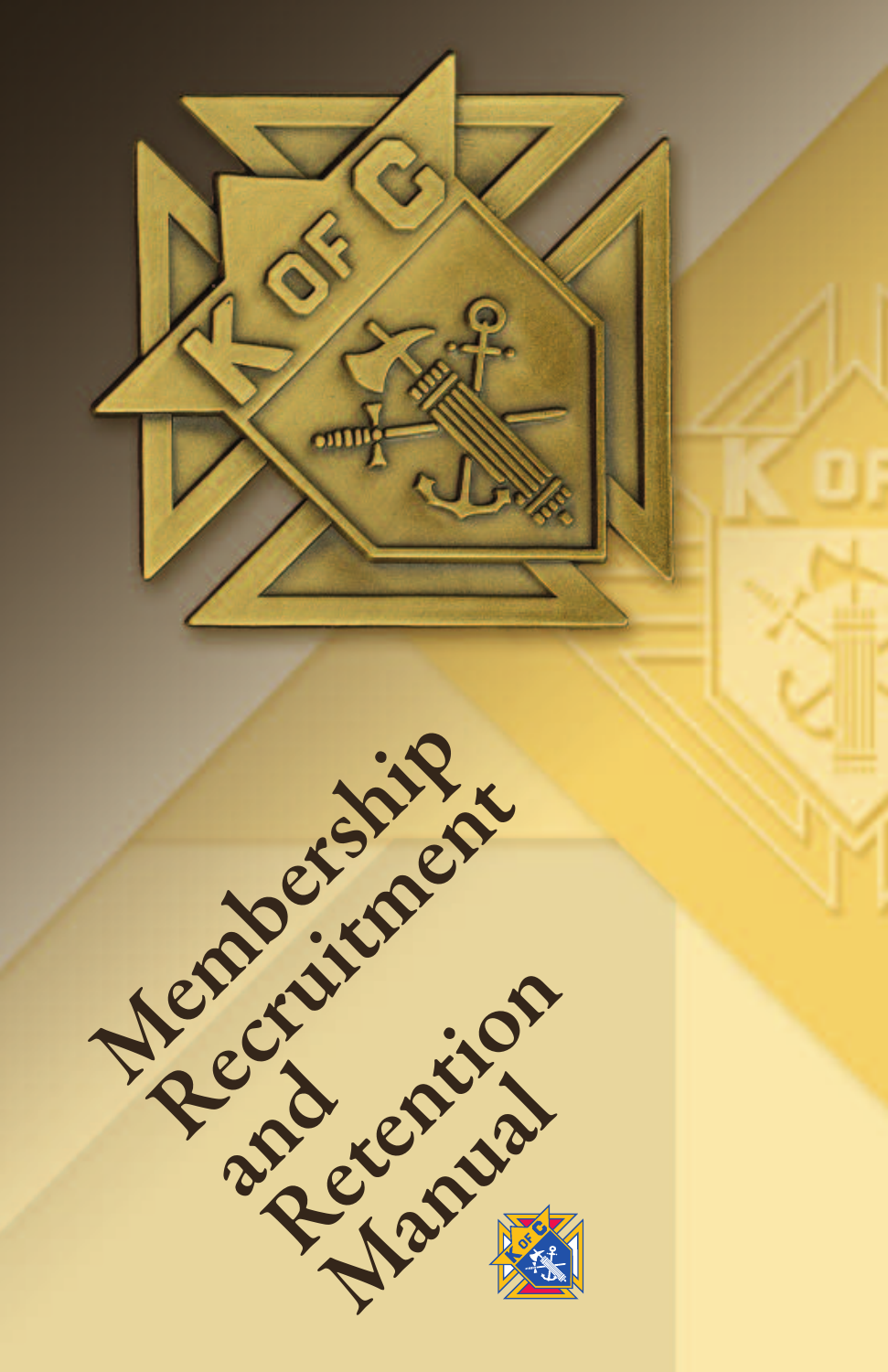$c\rightarrow 2$ *Times may change, but the challenges facing people remain the same. A need for food, shelter, warm clothing, financial security and aid for widows and orphans — these were all challenges that faced the members of Father Michael J. McGivney's parish. To help meet these challenges, Father McGivney brought together a group of Catholic men and formed the Knights of Columbus. Today our society still faces the same challenges that confronted people in 1882. While making great strides to overcome these challenges, Knights of Columbus councils will never waiver in their commitment of continuing Father*

*McGivney's vision of service to people in need in our parishes and communities.*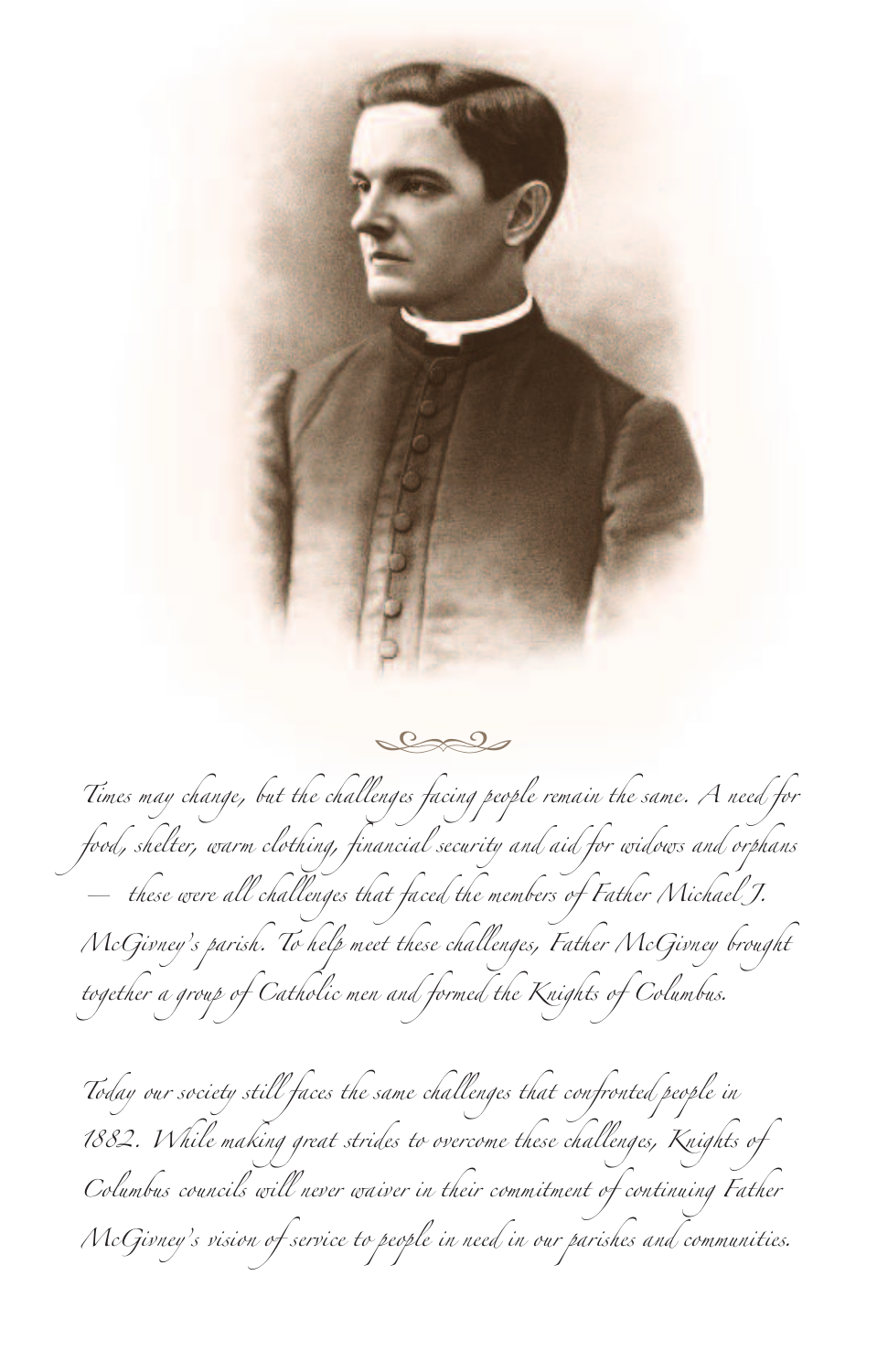### **Table of Contents**

| Implementing Membership Recruitment and Retention Strategy4 |  |
|-------------------------------------------------------------|--|
|                                                             |  |
| Planning Membership Recruitment and Retention Strategy      |  |
|                                                             |  |
|                                                             |  |
|                                                             |  |
|                                                             |  |
|                                                             |  |
|                                                             |  |
|                                                             |  |
| Planning Frequent Admission (First Degree) Ceremonials12    |  |
|                                                             |  |
|                                                             |  |
|                                                             |  |
|                                                             |  |
|                                                             |  |
|                                                             |  |
|                                                             |  |
| Appendix B - Certified Council Ceremonial Team21            |  |
|                                                             |  |
|                                                             |  |
|                                                             |  |
|                                                             |  |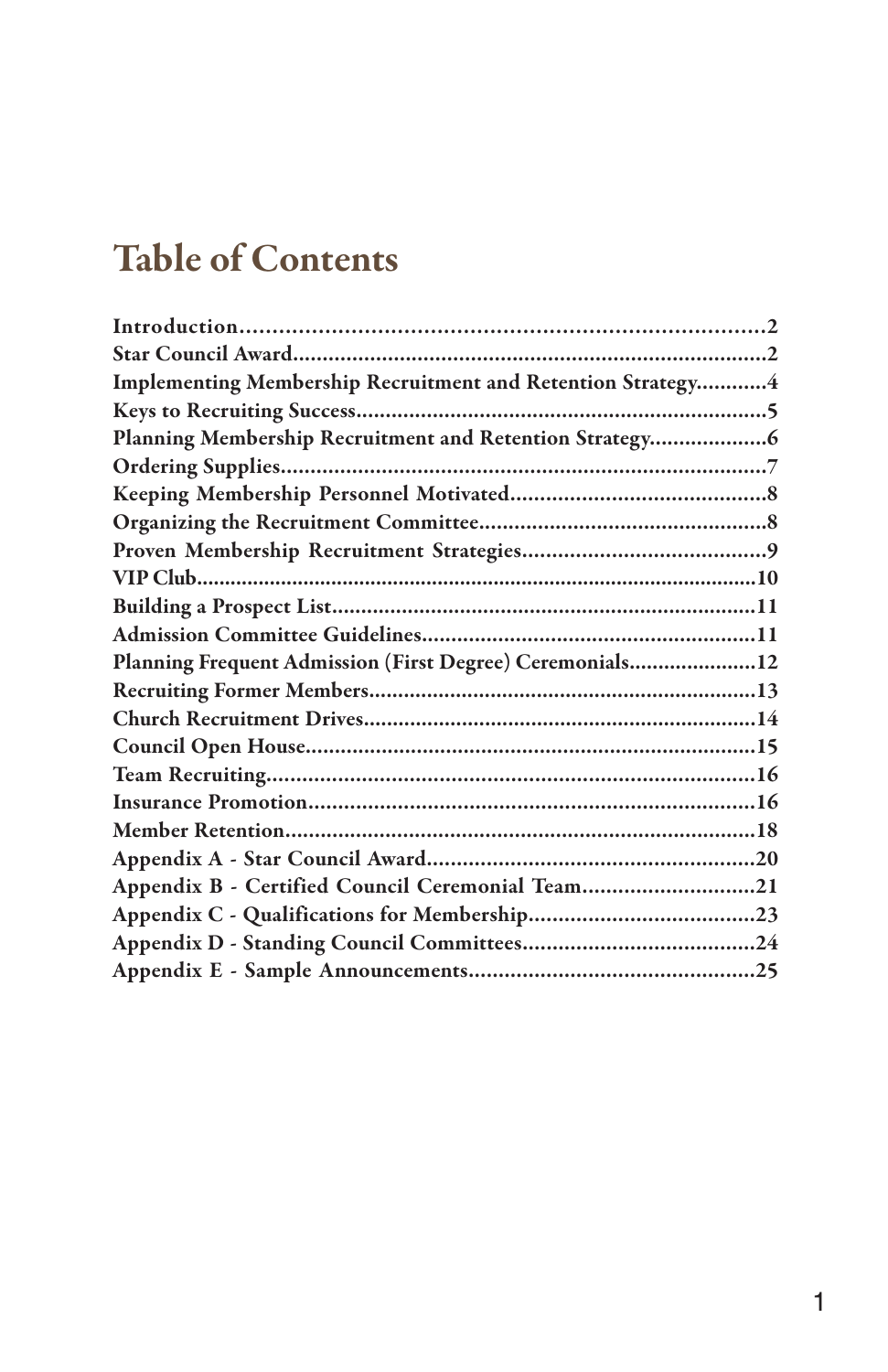Just as Father McGivney personally asked the men of his parish to assis<br>him in meeting the needs of his parishioners, so too must members of ust as Father McGivney personally asked the men of his parish to assist your council ask every eligible Catholic man to join your council and assist with meeting people's needs. As Supreme Knight Carl Anderson reminded us, "It is our moral obligation to invite every eligible Catholic man to join the Knights of Columbus."

This *Membership Recruitment and Retention Manual* will assist your council in implementing a membership program that will: increase your council's manpower to assist parish and community members by providing for those in need — CHARITY; provide the opportunity for eligible Catholic men to work together and accomplish great deeds that they could not accomplish alone — UNITY; and provide the opportunity to build the bonds of friendship with council members that will last a lifetime — FRATERNITY.

This manual highlights successful recruitment and retention strategies. What's important is that your council takes the basic information contained in this manual and adapts it to work for your council. By implementing successful recruitment and retention strategies, your council continues the vision of our founder and assists people in need while at the same time strengthening the bonds that unite your members.

#### **Star Council Award**

Councils that excel in membership recruitment, insurance promotion and charitable service outreach may be eligible for the Star Council Award, which recognizes the efforts that councils put forth in continuing Father McGivney's mission. In order for your council to earn the Star Council Award, it must:

- $\Box$  Earn the Father McGivney Award for excellence in council membership growth.
	- Conduct frequent church drives. Visit kofc.org/drive for additional information on how to conduct a church drive.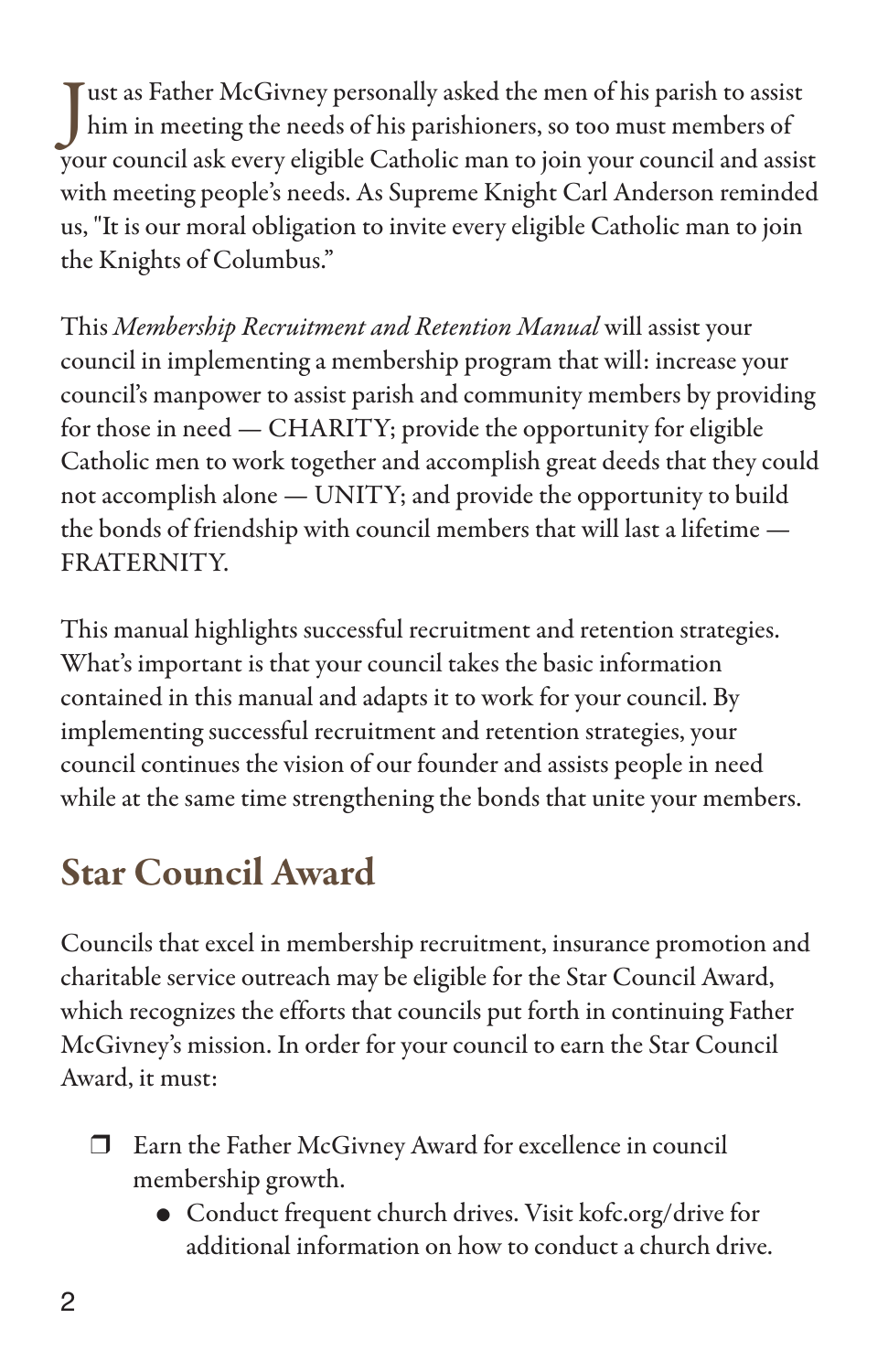- **•** Schedule monthly Admission (First Degree) Ceremonials.
- Invite prospective members to volunteer in one of your council's service programs. After the program, invite the prospective member to join your council.

The information contained in this manual offers solid ideas on how to earn the Father McGivney Award.

- $\Box$  Earn the Founders' Award for excellence in the promotion of our insurance and fraternal benefits.
	- **.** Conduct Fraternal Benefits Nights.
	- **•** Ensure that completed *Membership Documents* (#100) are promptly delivered to your council's insurance agent.
	- $\bullet$  Invite your council's insurance agent to speak at council meetings.

The information contained in this manual offers solid ideas on how to earn the Founders' Award.

- $\Box$  Earn the Columbian Award for well-rounded council programs.
	- $\bullet$  Your council should conduct at least four major programs in each of the Surge . . . with Service categories of Church, Community, Council, Culture of Life, Family and Youth. As an alternative, you may complete one Featured Program in each category to fulfill requirements.
	- **Complete the** *Columbian Award Application* (#SP-7) and submit by June 30.

Please see the *Surge* . . . *with Service* (#962) manual for ideas on how to earn the Columbian Award.

r Submit the *Service Program Personnel Report* (#365) by Aug. 1.

Using the Member Management Application in the secure Officers Online section of the Knights of Columbus website is the easiest way to submit this information.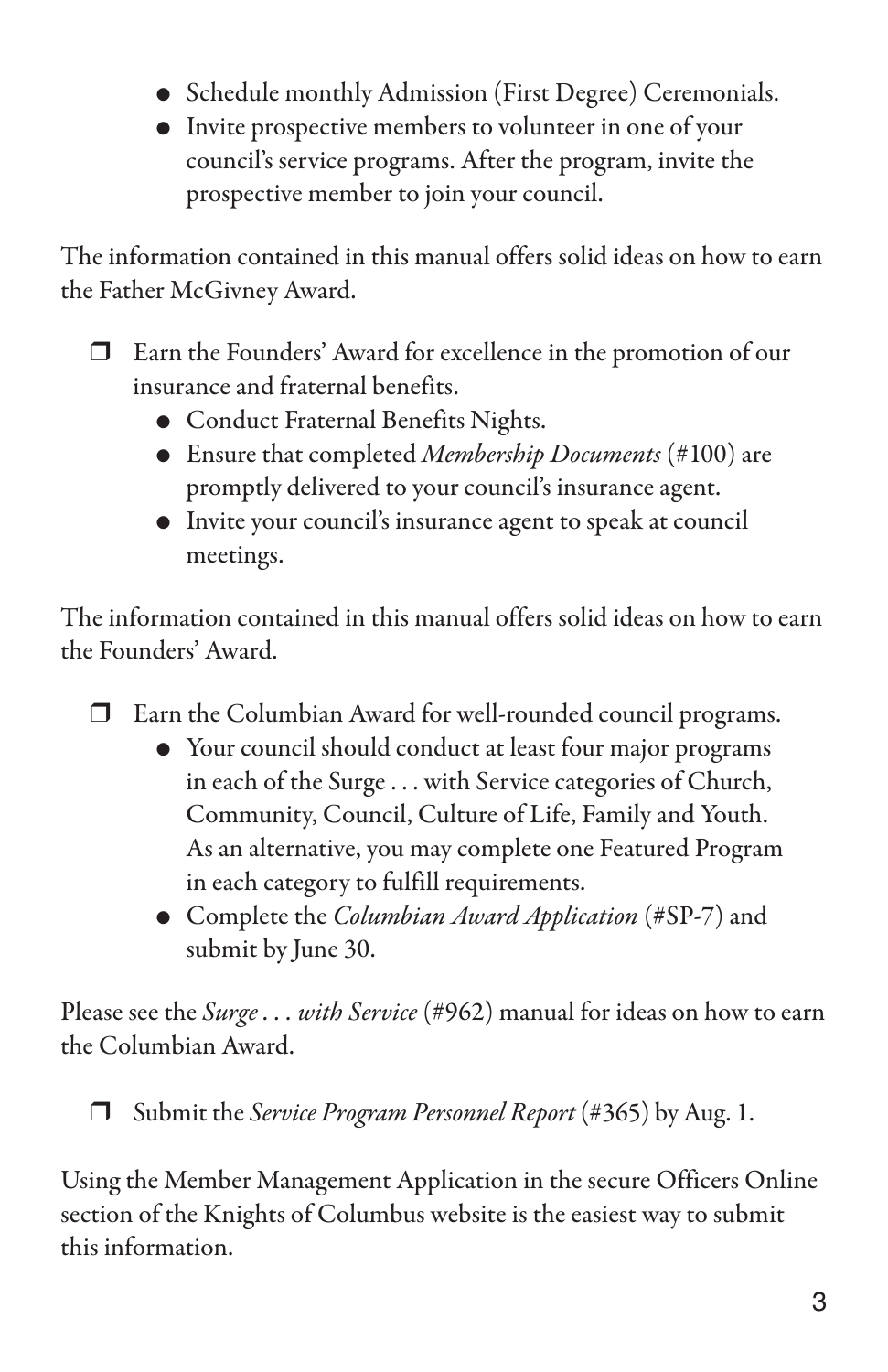r Submit the *Annual Survey of Fraternal Activity*(#1728) due by Jan. 31.

This survey accounts for your council's charitable giving of money and volunteer time. Complete the form electronically by visiting kofc.org/forms.

 $\Box$  Remain current with assessments from the Supreme Council headquarters.

By excelling in membership growth, your council can be recognized with multiple stars on the Star Council Award. Earn the Star Council Award and attain 200 percent, 300 percent, 400 percent, etc. of your council's membership to earn multiple stars.

For additional information on how your council can earn the Star Council Award, see Appendix A or visit kofc.org/star.

### **Implementing Membership Recruitment and Retention Strategy**

**B** egin implementing the membership recruitment strategy immediately  $\bigcup$  after your election of officers. Your council's newly elected grand knight has the very important duty of appointing both the membership and program directors.

The new membership director should work with the grand knight to appoint the retention committee chairman and the Knights that will serve on the Admission Committee. (See Appendix D for Standing Council Committees).

Once the directors and committee chairs are appointed, complete and submit the *Service Program Personnel Report* (#365) through Member Management no later than Aug. 1. The report can also be found on the Knights of Columbus website at kofc.org/forms and in the *Council Report Forms Booklet* (#1436). Submitting this report allows the appointed directors and chairmen to begin receiving important information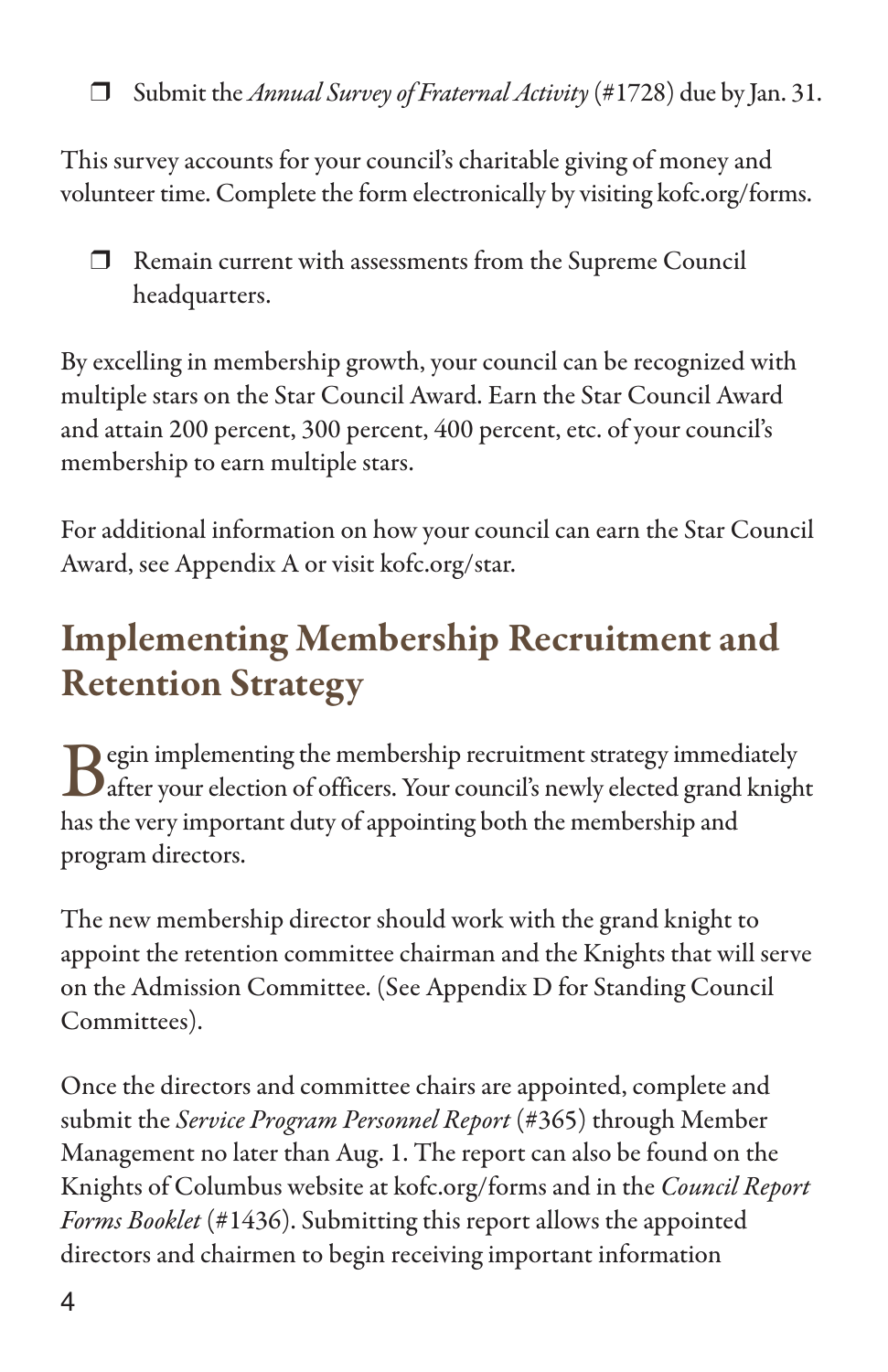published by the Supreme Council headquarters and your state council. The Member Management Application is also used to report changes to committee chairmen during the year or by submitting a new Service Program Personnel Report (#365) with only the changed information.

#### **Keys to Recruiting Success**

Share with members of your council the *10 Keys to Membership*<br>Recruiting Success (#10233) and keep these tips in mind when recruiting a potential member:

- $\Box$  Talk about your positive experiences as a member and share your enthusiasm for your council.
	- $\bullet$  Convey a sense of enthusiasm, excitement and pride when talking about the great things your council accomplishes and the people your council helps.
- $\Box$  Make a good impression with the right attitude and body language.
	- $\bullet$  Maintain a positive attitude, smile often, avoid being negative, and always look the prospective member in the eye when talking with him.
- $\Box$  Talk to the prospective member and his wife about the ways membership can benefit his family.
	- $\bullet$  Highlight how participation in your council's charitable endeavors can help a man grow in his faith. Point out that many of your council's activities and programs, including the insurance program and other benefits, are open to the member's entire immediate family.
- $\Box$  Show unity when conducting a charitable service project.
	- When members, their families and other volunteers wear Knights of Columbus-branded apparel while conducting a charitable project, it identifies your council to the community and entices prospective members to inquire about joining your council.
- $\Box$  Ask men to join your council.
	- Family, friends, co-workers and fellow parishioners represent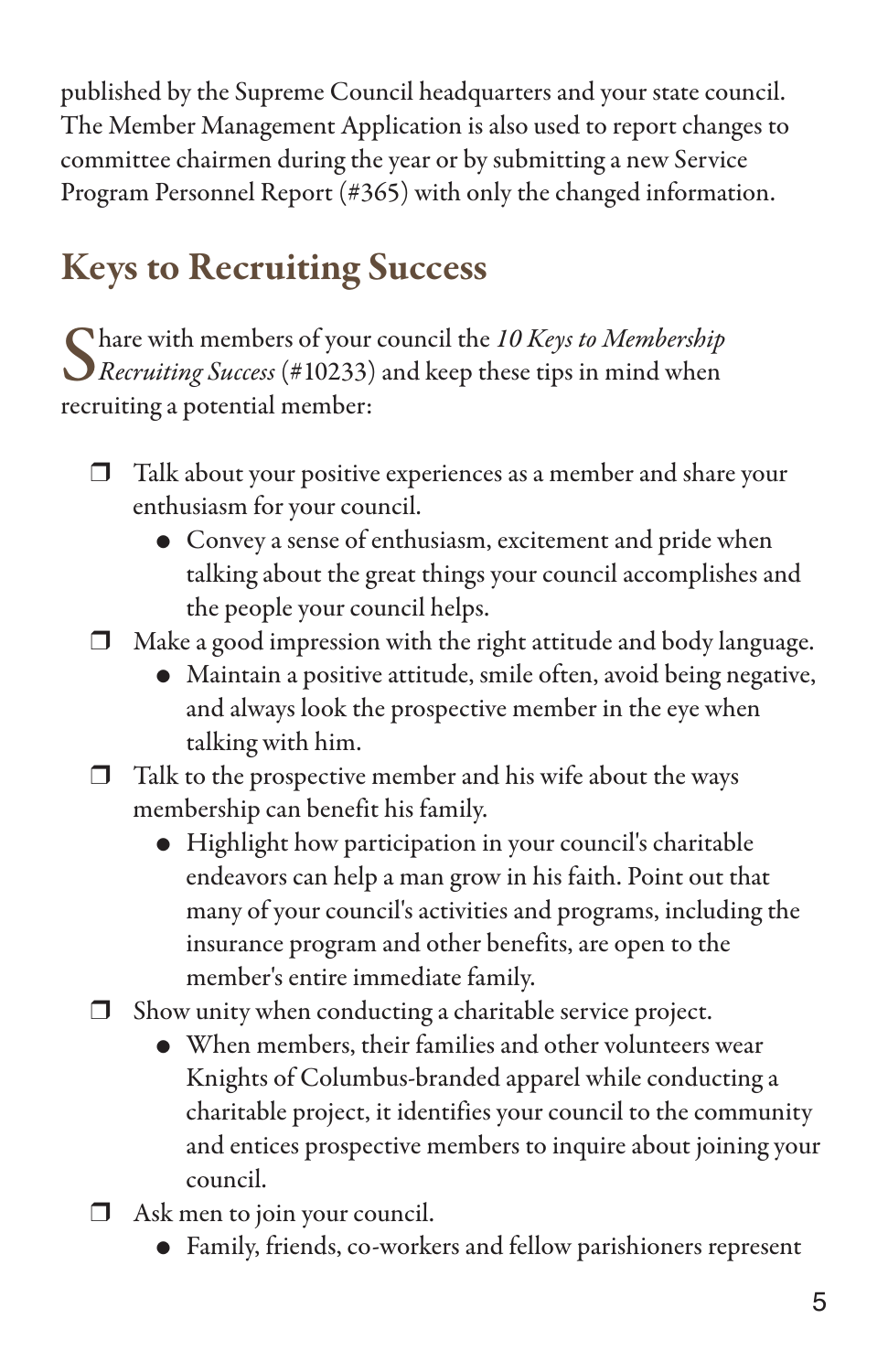recruitment opportunities  $-$  ask if they would like to join your council.

- $\Box$  Approach recruiting in a different way.
	- Ask a prospective member "Would you be interested in learning more about membership in our local Knights of Columbuscouncil?"
- $\Box$  What to say when the answer is "I don't have time."
	- Be prepared with a simple answer. Tell them the amount of time they put in is completely up to them, and remind them of your council's family-oriented activities.
- $\Box$  Promote your council's spirituality.
	- Emphasize your council's involvement in the spiritual life of your parish.
- $\Box$  Involve young people.
	- Ask young men to join your council. Use targeted advertising, especially social media, to reach younger prospective members.
- $\Box$  Follow-up with all prospective members in a timely manner.
	- $\bullet$  It is essential that follow-up communication, by personal contact, occurs within a few days at the most.

### **Planning Membership Recruitment and Retention Strategy**

Once your council's directors and chairmen are appointed, the grand<br>knight should call an organizational meeting. Invite your financial secretary; council chaplain; program and membership directors, with their respective committee chairmen; and other council officers to the meeting. Hold the meeting immediately after the appointment of the committee chairmen and before Aug. 1. Set the groundwork for the entire fraternal year, planning your membership and insurance goals, budget, and calendar for social and service program events.

The membership portion of the organizational meeting should focus on the following: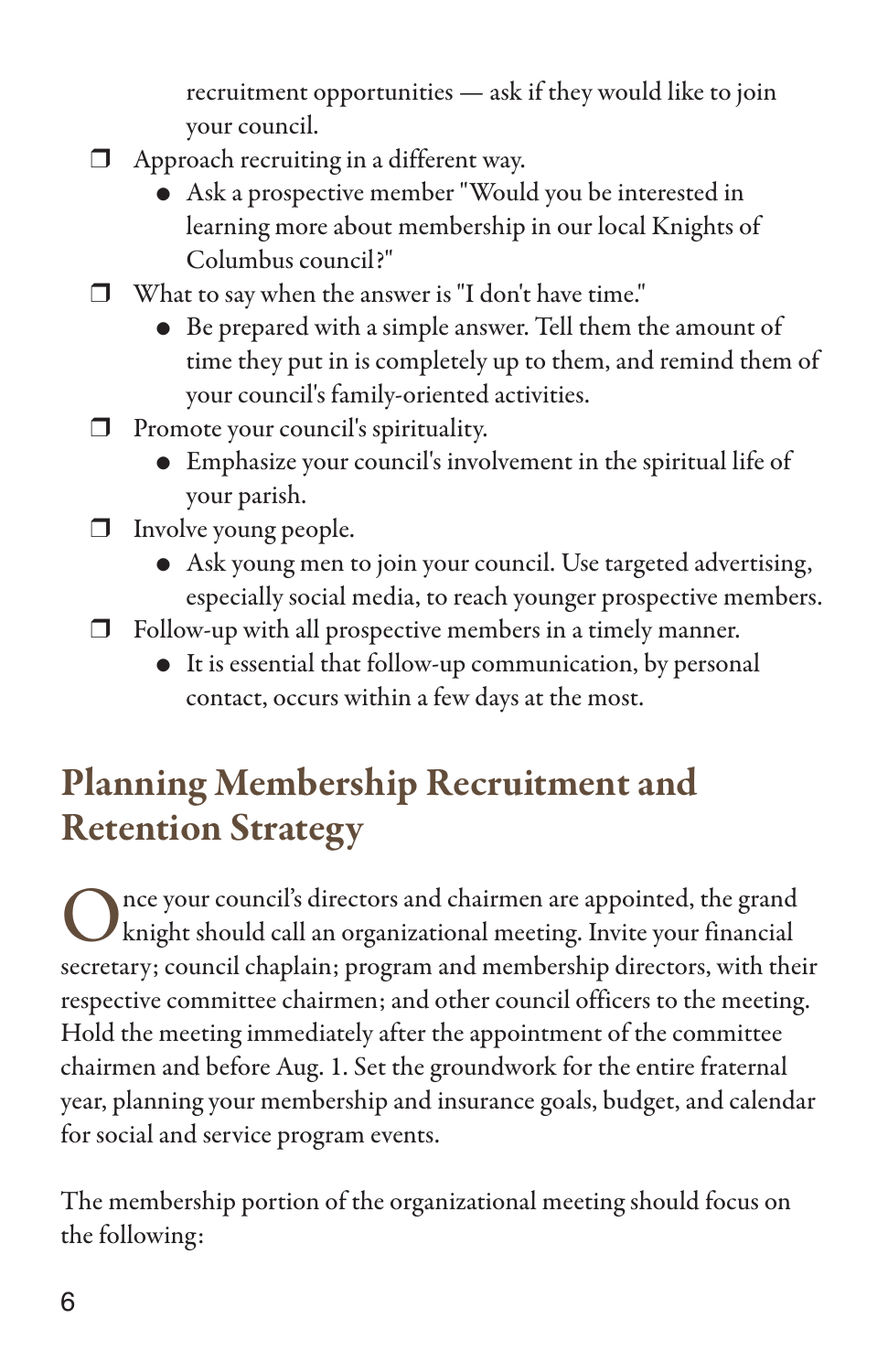- $\Box$  Reviewing the membership recruitment activities that were conducted in the past year.
	- Analyze the reasons for the success or failure ofeach project.
- $\Box$  Deciding on successful recruitment strategies to repeat in the current fraternal year and new strategies to implement.
- $\Box$  Setting a budget for each activity.
- $\Box$  Setting tentative dates for each activity, keeping in mind the parish calendar.
- $\Box$  Preparing the list of agreed upon activities to present to the council for approval.

**It is important to keep in mind the requirements for earning the Star Council Award. Your council needs to earn the Father McGivney Award for membership recruitment and the Founders' Award for insurance promotion to be eligible to earn the Star Council Award. Additional information on earning the Star Council Award is provided in Appendix A, or by visiting the Knights of Columbus Fraternal Training Portal or kofc.org/star.**

 $\Box$  Alerting the public relations chairman of activity dates to ensure that the council's initiatives and events are communicated to the parish and community in a timely manner.

## **Ordering Supplies**

The Supreme Council headquarters has many materials available to help your council promote and conduct its membership recruitment

and retention activities. Council supplies can be ordered through knightsgear.com, the Order's website for all Knights of Columbus-related gift and clothing needs. Here are some tips to ensure that your order is processed and shipped in time for your membership activities:

 $\Box$  All council supplies must be ordered by your council's grand **The Supreme Council headquarters has many certificates available for presentation to members in recognition of their accomplishments or outstanding service. Visit knightsgear.com for a complete list of certificates.**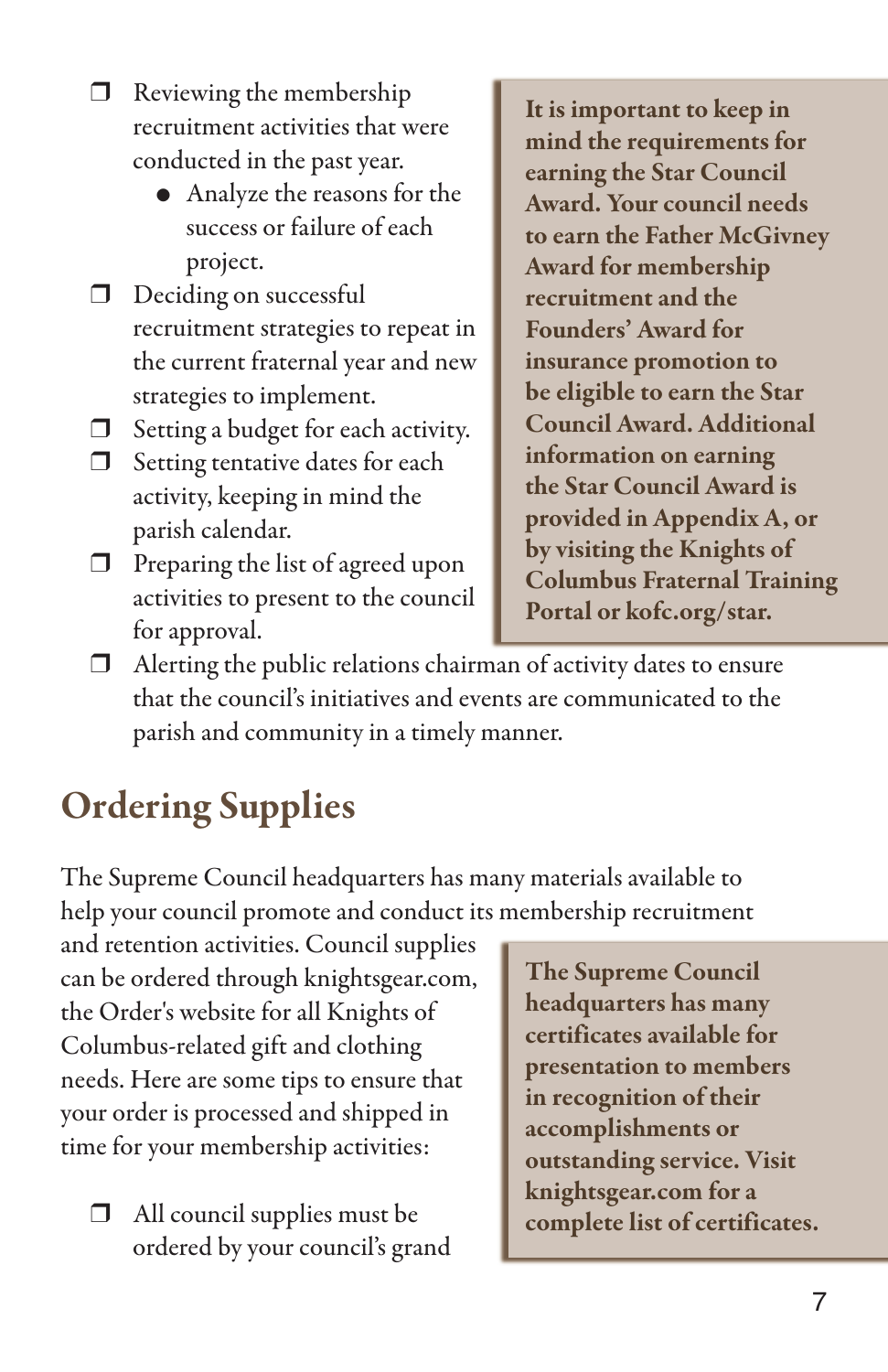knight or financial secretary. To order council supplies and have the order charged against the council's account, each grand knight or financial secretary must first log in to Officers Online. Oncelogged in, officers may access the link to knightsgear.com.

- $\Box$  When ordering council supplies through knightsgear.com, there is no longer a need to complete a *Requisition Form* (#1).
- $\Box$  Order materials at least four weeks in advance of your activity date. Materials that are needed sooner will be shipped in an expedited manner, however, extra shipping charges will be applied to the order.

## **Keeping Membership Personnel Motivated**

The membership director and each committee chairman are responsible for keeping the membership personnel motivated. It is natural to appreciate recognition for a job well-done. Here are some suggestions to keep morale high:

- $\Box$  Be sure that each Knight gets full credit and recognition for his work. An occasional personal written note may mean a great deal to the recipient.
- $\Box$  Make use of current membership campaign awards and incentives.
- $\Box$  Listen to the suggestions of your council members and acknowledge good advice. Tell your brother Knight that you appreciate his interest and will consider his idea.
- $\Box$  Be prepared to listen when a member has a question or problem. Guide him, but get him to do most of the thinking. This indicates respect for his judgment, giving him confidence and a feeling of importance.
- $\Box$  Accept responsibility for your mistakes. This shows your team that you know that you are human and fallible.

### **Organizing the Recruitment Committee**

The first and perhaps most important step in setting up a successful membership program is organizing your membership committees. The key is to ensure that these important positions are filled and appointees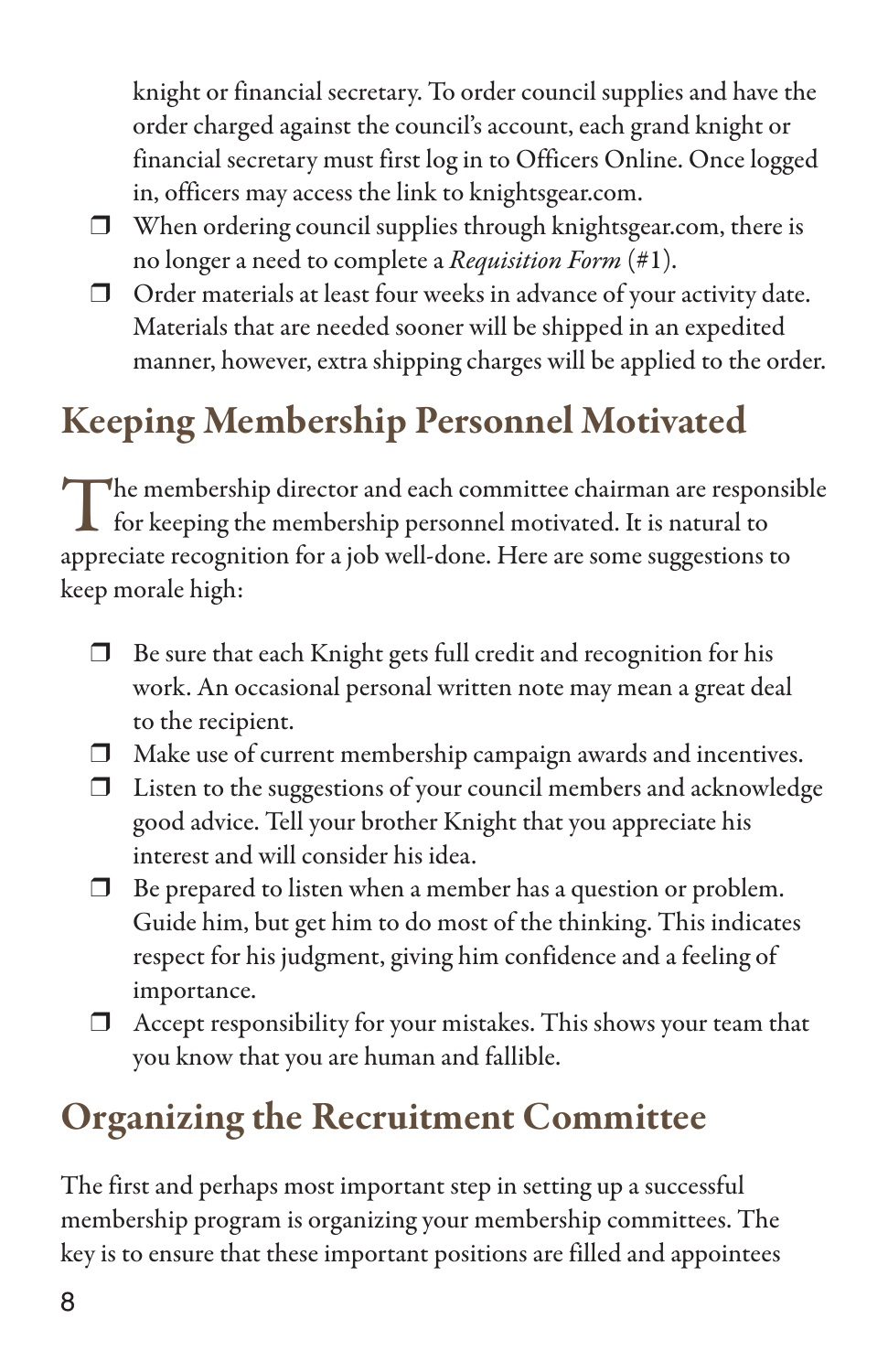are dedicated and enthusiastic Knights. The process of organizing a recruitment committee is as follows:

- $\Box$  The grand knight appoints a membership director to oversee all membership programs and recruitment activities.
- $\Box$  Upon recommendation of the membership director, the grand knight appoints a recruitment committee of three or more Knights. He should select successful recruiters or sales-oriented members.
- $\Box$  The membership director and recruitment committee members form two-man recruitment teams.
- $\Box$  The grand knight, upon recommendation of the membership director, appoints a retention chairman and committee. It is recommended that the deputy grand knight serve on the retention committee.
- $\Box$  The grand knight appoints an insurance promotion chairman, preferably the council's insurance agent.
- $\Box$  The membership director, committee chairmen and committees set goals and plan specific recruitment, retention and insurance promotion activities for the entire year.
- $\Box$  Plan a full year's schedule of monthly Admission (First Degree) Ceremonials.
- $\Box$  Identify and schedule recruitment methods that best suit your council's needs and goals (church drives, open houses, team recruiting, etc).
- $\Box$  Set membership goals (exceed quota, earn Star Council, break the previous recruitment record,etc.). Get the ENTIRE council involved. Those who don't recruit directly can identify and suggest prospective members.

### **Proven Membership Recruitment Strategies**

In a survey, members were asked why they waited so long to join the Knights of Columbus. All too often the answer was "nobody ever  $\blacksquare$  n a survey, members were asked why they waited so long to join the asked me."

With the right recruitment strategy in place, your council will ensure that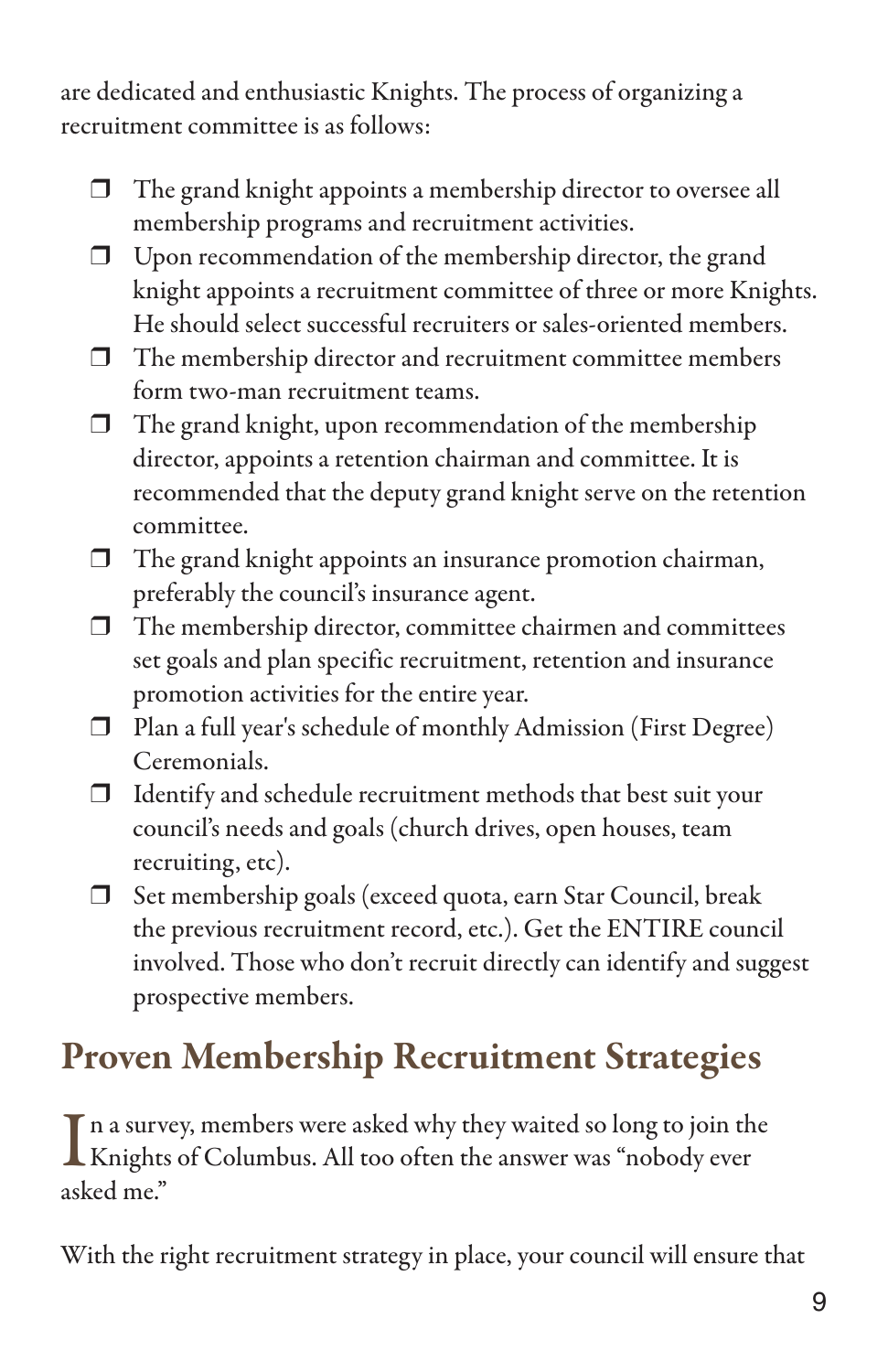every eligible Catholic man in your parish has the opportunity to join your council. A direct result of recruiting is your council's ability to increase its charitable impact in your parish and community.

While this manual contains only a few examples of recruitment activities, it is meant to inspire your council into action. By recruiting new members, your council is continuing Father McGivney's vision and commitment of providing assistance to people in your parish and community.

## **VIP Club (Very Important Proposer)**

The VIP Club not only publicly honors recruiters, but also inspires **L** everyone to do their part in the ongoing recruitment drives. Membership in the VIP Club is automatic when:

- $\Box$  You recruit two or more members and complete section 5 of the *Membership Document* (#100) with your name and membership number.
	- The Department of Fraternal Services maintains VIP Club records and only provides year-to-date and life-to-date totals.
- $\Box$  VIP Club members are eligible to earn recognition certificates, special lapel pins and Knights of Columbus-branded merchandise.
	- $\bullet$  Higher levels of the VIP Club are attained with the more prospective members you recruit.

Your responsibilities as proposer don't end with the signed *Membership Document* (#100):

- $\Box$  You should accompany the prospect to the Admission Committee meeting and Admission (First Degree) Ceremonial.
- $\Box$  At the new member's first council meeting, introduce him to his brother Knights and make him feel welcome.
- $\Box$  If you notice that he stops volunteering for charitable outreach programs or attending meetings, make personal contact with him.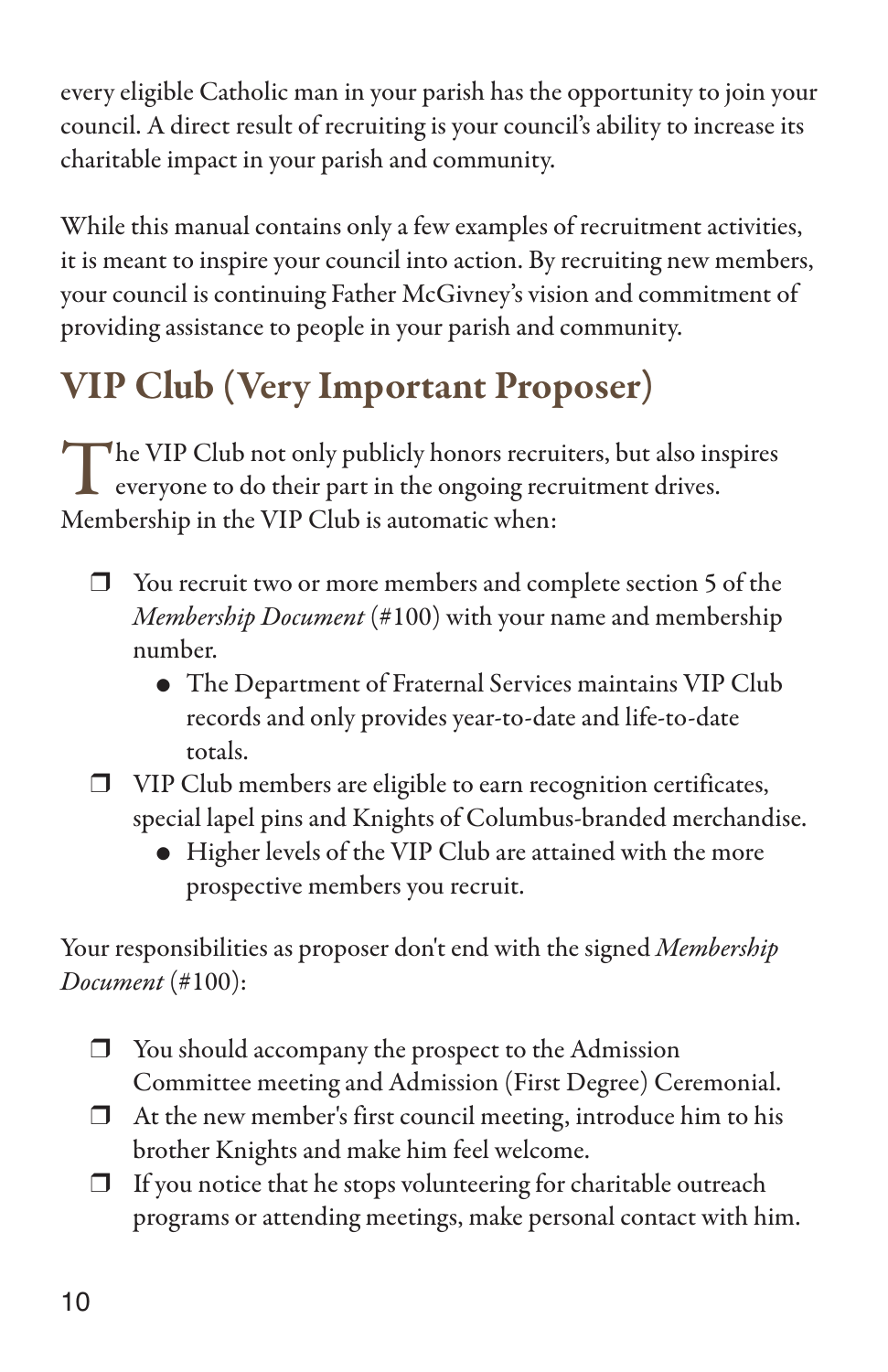## **Building a Prospect List**

Your council's membership committee should have a continuously<br>updated list of potential members. Consider these steps for building and maintaining a prospective member list:

- $\Box$  Ask your pastor for the parish roster.
- $\Box$  Add all local priests who are not Knights.
- $\Box$  Add all ushers, parish council members, choir members and lectors.
- $\Box$  Form a welcoming committee to greet and recruit new men and families of the parish.
- $\Box$  Recruit 18-year-old Columbian Squires and high school or college graduates.
- $\Box$  Regularly advertise in your parish bulletin, inviting potential members to contact the membership committee.

Obtain a list of former members and inactive insurance members in your area from the Supreme Council Membership Growth Department.<sup>1</sup>

### **Admission Committee Guidelines**

Use of an Admission Committee is essential to ensure that your council<br>and the candidate understand one another's expectations. Follow these guidelines to ensure a properly functioning Admission Committee:

- $\Box$  The grand knight must appoint seven members to serve on the Admission Committee.
	- $\bullet$  It is recommended that the chancellor serve on this Committee.
- $\Box$  The committee should meet on an ad hoc basis.
	- $\bullet$  This ensures that candidates do not wait extended periods of time to be welcomed into your council.
- $\Box$  Ask the candidate to complete the *Member/Prospect Interest Survey* (#1842), and usethe *Admission Committee Inquiries Guide* (#390) to screen the candidate.

 $^{\rm 1}$  Reactivating inactive insurance members qualifies for both membership and insurance additions toward the Father McGivney and Founders' awards quotas. Reinstatements, readmissions or reapplications qualify for membership additions for the Father McGivney Award.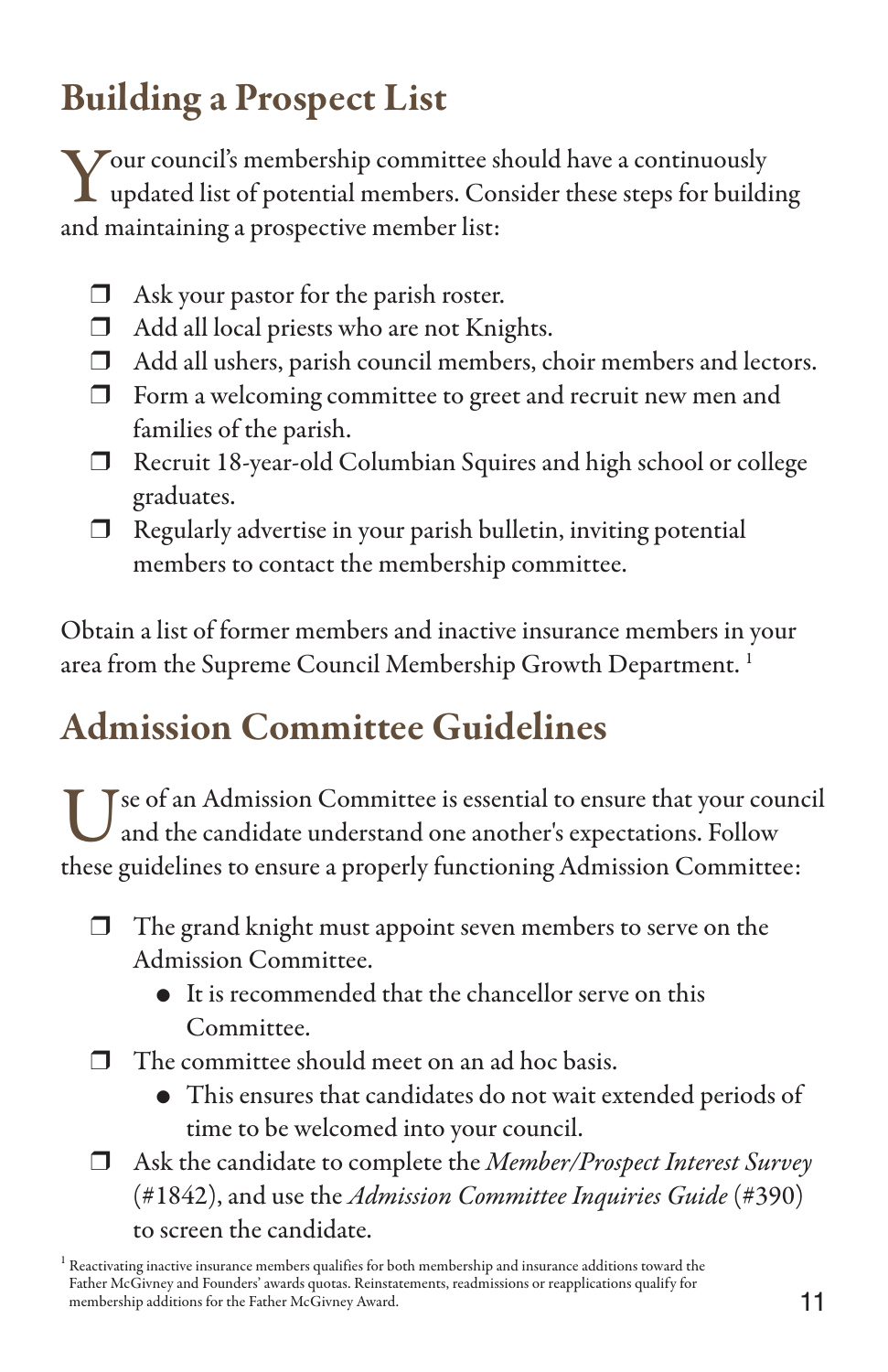- r Immediately forward the *Admission Committee Report* (#283) to the grand knight.
	- Reading of the application and balloting should take place at the next council meeting.
- $\Box$  Advise the candidate of the date for the Admission (First Degree) Ceremonial.
	- $\bullet$  If the candidate has a conflict with the date/time of the scheduled Admission (First Degree) Ceremonial, utilize the First Degree Video Production, located in the secure Officers Online section of the Knights of Columbus website, to welcome the candidate into your council.

#### **Planning Frequent Admission (First Degree) Ceremonials**

It is essential that prospective members are welcomed into your council<br>in a timely manner. Scheduling at least one Admission (First Degree) **L**in a timely manner. Scheduling at least one Admission (First Degree) Ceremonial per month ensures that recruiters know the schedule and that prospective members won't be kept waiting. Here are some suggestions to help organize your council's ceremonial:

- $\Box$  Your council should have its own ceremonial team. Please refer to Appendix B for more information on forming a team. Until the team is certified by the district deputy, use the First Degree Ceremonial Production, available on Officers Online or through the Ceremonials Department, to welcome members into your council.
- $\Box$  Publicize the ceremonial schedule at council meetings, in your council's newsletter and on your council's website.
- **T** Ensure that you have a supply of *Candidate's Kits* (#531), which include a rosary, a copy of *These Men They Call Knights* (#937) and a *Knights of Columbus lapel pin* (PG-107).
- $\Box$  Contact the prospective member in advance to confirm his attendance and advise him of the recommended attire.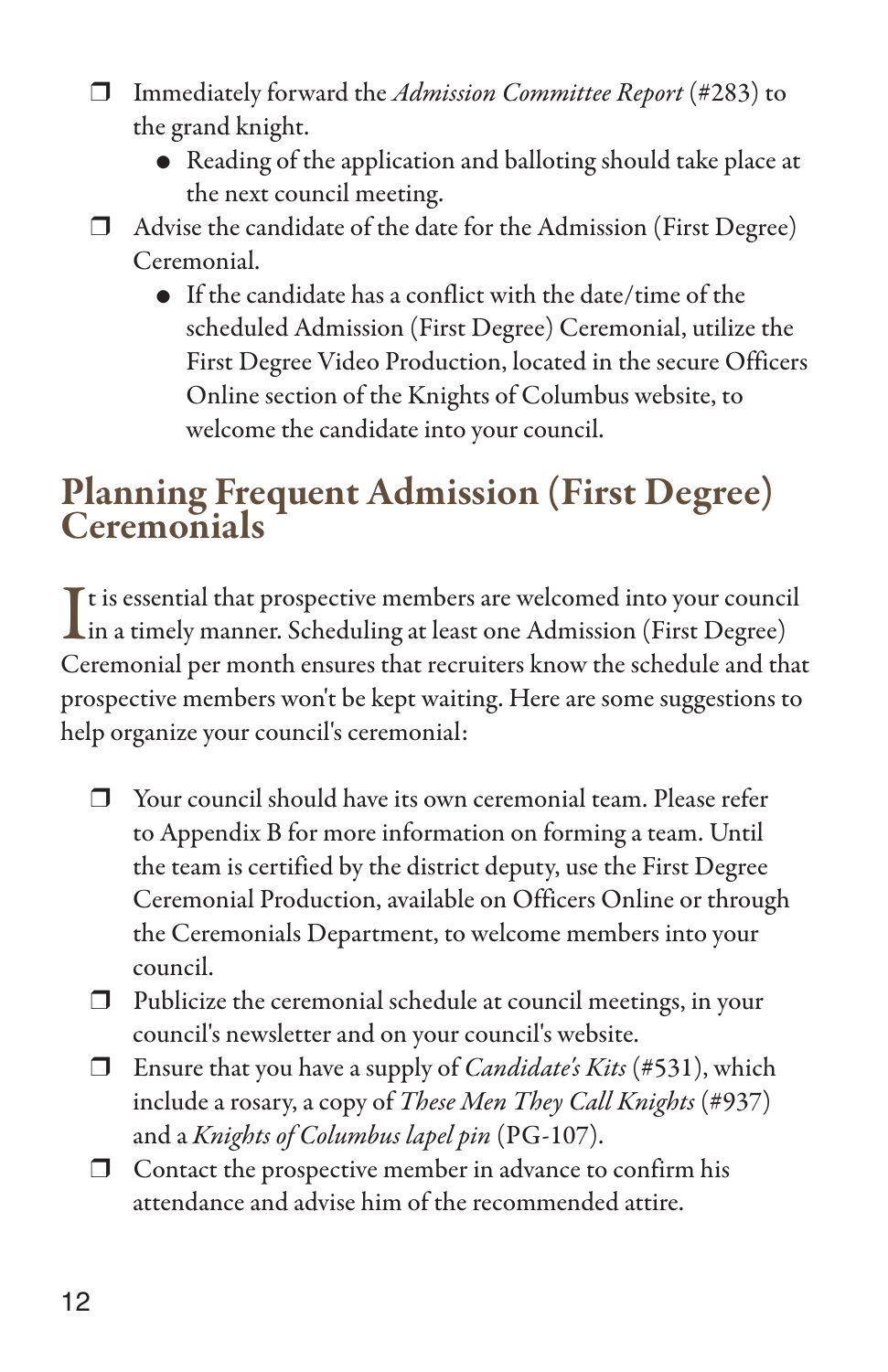- $\Box$  Arrange for the prospective member's proposer or a member of the recruitment committee to escort him to the ceremonial.
- $\Box$  Present your new members with certificates, available through knightsgear.com, at the conclusion of the ceremonial.
- $\Box$  Publish the names of your new members in your council's newsletter and on your council's website.

#### **Recruiting Former Members**

Former Knights are men who are familiar with the Knights of Columbus.<br>They left the Order for various reasons but represent a pool of prospects your council should not overlook in striving for membership growth.

- r Appoint a special "Welcome Back, Brother" or "Operation Re-Member" committee specifically to recruit former members. Past grand knights familiar with circumstances of earlier departures are especially suited to serve on this committee.
- $\Box$  Obtain a list of former members (those who took withdrawals/ suspensions) and inactive insurance members (those who took withdrawals/suspensions but maintain K of C insurance policies) from the Department of Fraternal Services. Check with your financial secretary for additional names and recent addresses.
- $\Box$  Review the list to determine former members known to be residing in the area who are still eligible for membership.
- $\Box$  Prepare a presentation for former members, highlighting changes; new programs, activities and benefits; and recent council achievements.
- $\Box$  Contact each former member to arrange a personal visit, or invite them to a reception for former members.
- $\Box$  If planning a "Welcome Back" or former-member reception, use the open house procedures. Be sure to invite your council chaplain and insurance agent to speak at the event.

Ask every former member visited or those at your reception to sign a *Membership Document* (#100) to renew their membership.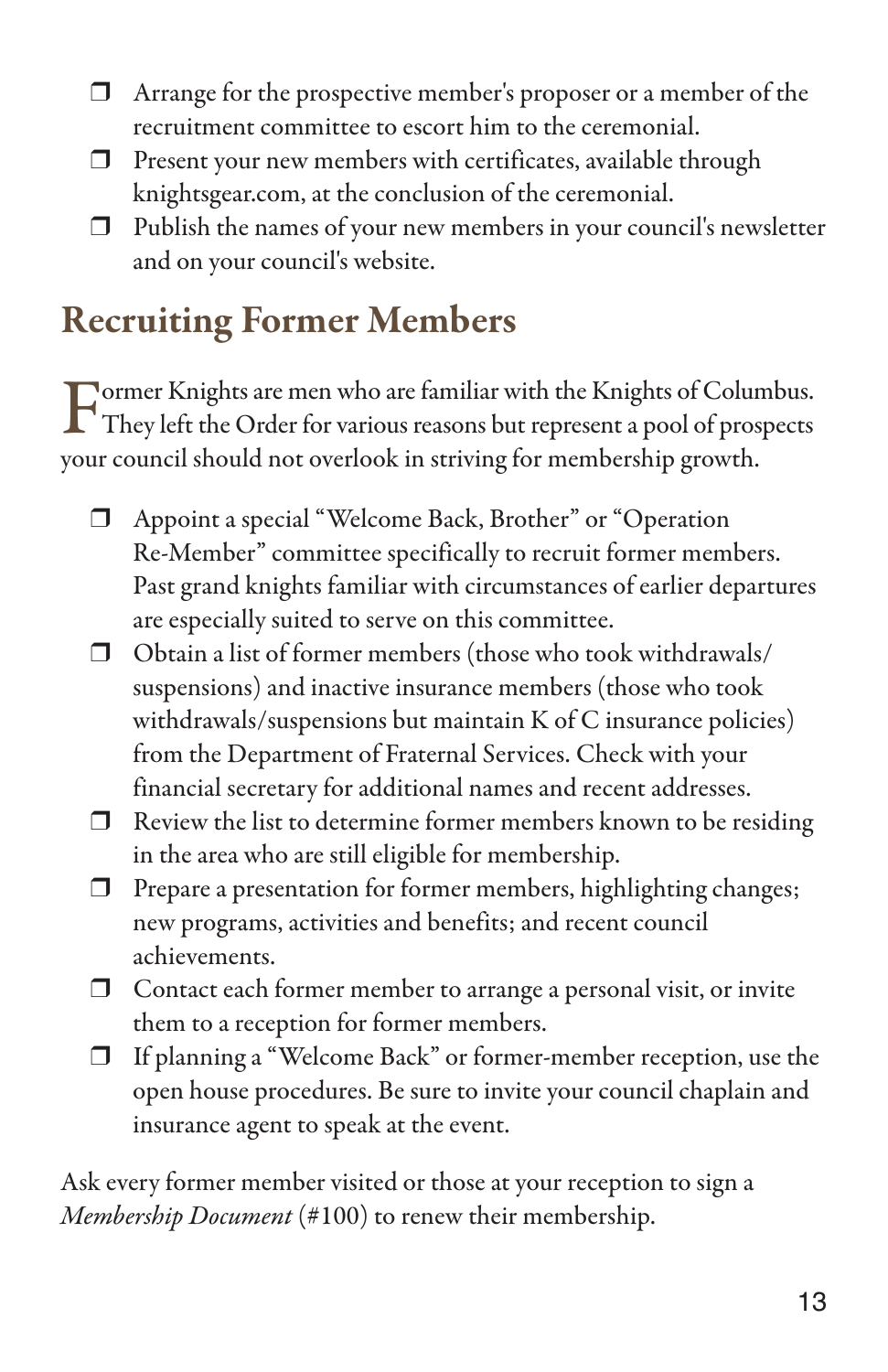### **Church Recruitment Drives**

church recruitment drive is the easiest way for your council to ask **L**qualified Catholic men to join your council. A successful church recruitment drive is dependent on careful planning and collaboration with your parish priest.

A church recruitment drive is meant to compile a list of prospective members'contact information. **It is imperative that your council follows up with the prospective member within a few days and invites him and his family to learn more about the charitable activities your council conducts in the parish and community.**

Here are the steps for your council to follow in conducting a church drive:

- $\Box$  Contact your pastor and obtain his permission to conduct a church recruitment drive at all Masses on a particular weekend.
- $\Box$  Provide an announcement for inclusion in your parish bulletin during each of the two weeks before the drive. For a sample announcement, please see Appendix E or kofc.org/drive.
- $\Box$  Prepare a council display which highlights your council's charitable programs and member benefits, then place it in the main entry of thechurch.
- $\Box$  Before each Mass, post teams of two or three Knights at each entry to hand out council informational flyers and *Prospect Cards*  $($ #921A).
- $\Box$  Leave pens or sharpened pencils in each pew for men to complete the *Prospect Card* (#921A).
- $\Box$  Arrange for your pastor, grand knight or membership director to make a brief announcement prior to or after Mass, explaining the Knights of Columbus and the charitable works conducted by your council. For a sample pulpit announcement, please see Appendix E or kofc.org/drive. Encourage men to complete the *Prospect Card*  $(4921A)$  and hand it to Knights as they leave church.
- $\Box$  After each Mass, post teams of Knights at each exit to answer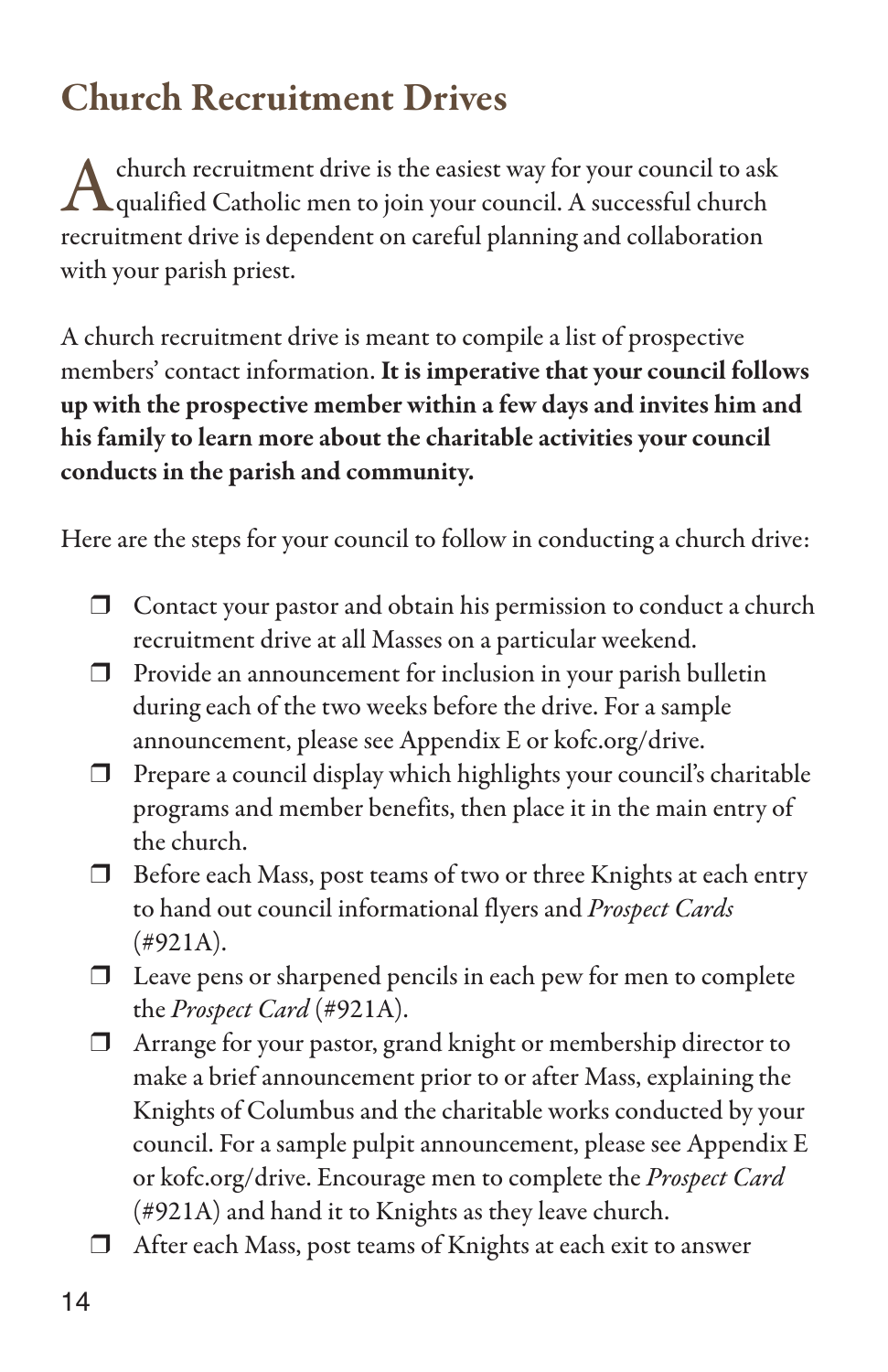questions from prospective members, assist with *Membership Documents* (#100) and collect completed *Prospect Cards* (#921A).

- r Deliver allcompleted *Membership Documents* (#100) and *Prospect Cards* (#921A) to the membership director.
- $\Box$  Assign recruiting teams for personal follow-ups with prospective members. Team members should invite prospects and their families to participate in a charitable service program; inform prospects of the dates for the Admission Committee interview; and invite prospects to the Admission (First Degree) Ceremonial, which should be held within one week of the church recruitment drive.

## **Council Open House**

An open house provides an opportunity to introduce your council to<br>a broad range of prospective members at one event. The objective of the open house is to showcase your council's charitable service programs, social and fraternal activities, and membership benefits.

Here are the steps for your council to follow to conduct an open house:

- $\Box$  The membership director should appoint a committee to organize and conduct the open house.
- $\Box$  Plan activities that children can participate in while the prospective members and their wives learn about the benefits of membership in your council.
- $\Box$  Publicize the date and time in local newspapers and church bulletins, and on local radio.
- $\Box$  Send open house invitations to prospective members.
- $\Box$  Make a display highlighting your council's charitable activities, awards and other council activities, then post it at the entrance to your meeting place.

The open house program:

 $\Box$  Welcome committee greets guests. Direct children to the planned activities.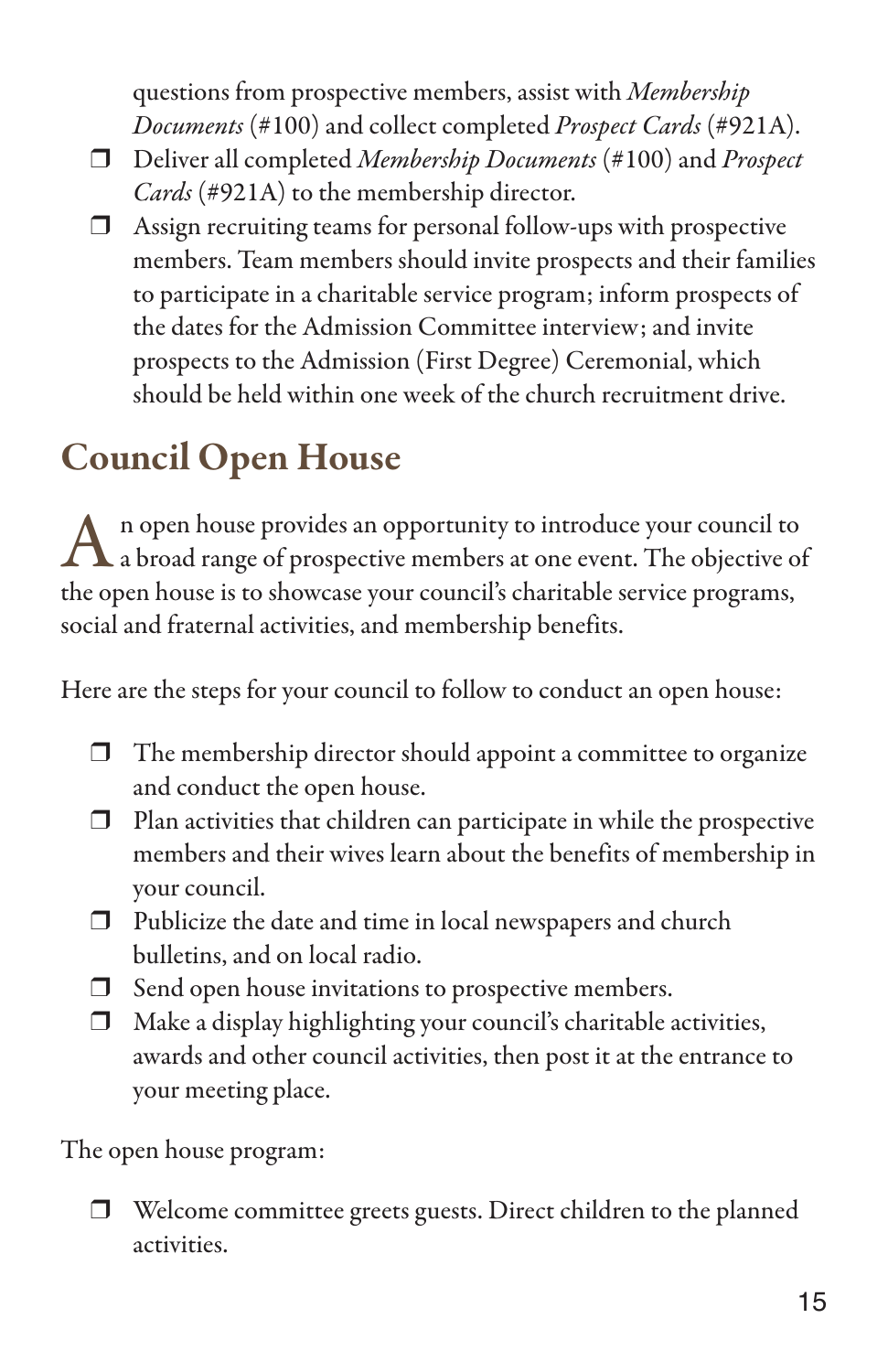- $\Box$  Opening prayer by your council's chaplain.
- $\Box$  Grand knight or membership director should explain your council's charitable programs, and its social and fraternal activities.
- $\Box$  Your council's field agent should explain benefits of membership.
- $\Box$  A question and answer session.
- $\Box$  Conclude with refreshments or light buffet.

At the conclusion of the program, recruiters should ask prospective members to join and assist them in completing a *Membership Document* (#100). Prospects should also be informed of the dates for the Admission Committee screening and Admission (First Degree) Ceremonial.

## **Team Recruiting**

Recruiting in teams of two brings twice the enthusiasm and knowledge<br>of your council to the recruiting process. Here are the steps for your council to follow when conducting team recruiting:

- $\Box$  Organize two-man teams from the membership committee and additional members of your council.
- $\Box$  Divide your council's prospective member list among the teams.
- $\Box$  Schedule a visit with each prospective member and his wife.
- $\Box$  Invite the prospective member and his family to participate in a scheduled council charitable program.
- $\Box$  Ask the prospective member to join your council. Assist him in completing the *Membership Document* (#100) and accompany him to the Admission Committee screening and Admission (First Degree) Ceremonial.

#### **Insurance Promotion**

One of the primary reasons Father McGivney founded the Knights of Columbus was to providefinancial security to families after the death of a spouse whosejob was the main or only source of income. Knights of Columbus Insurance is among the most highly-rated insurance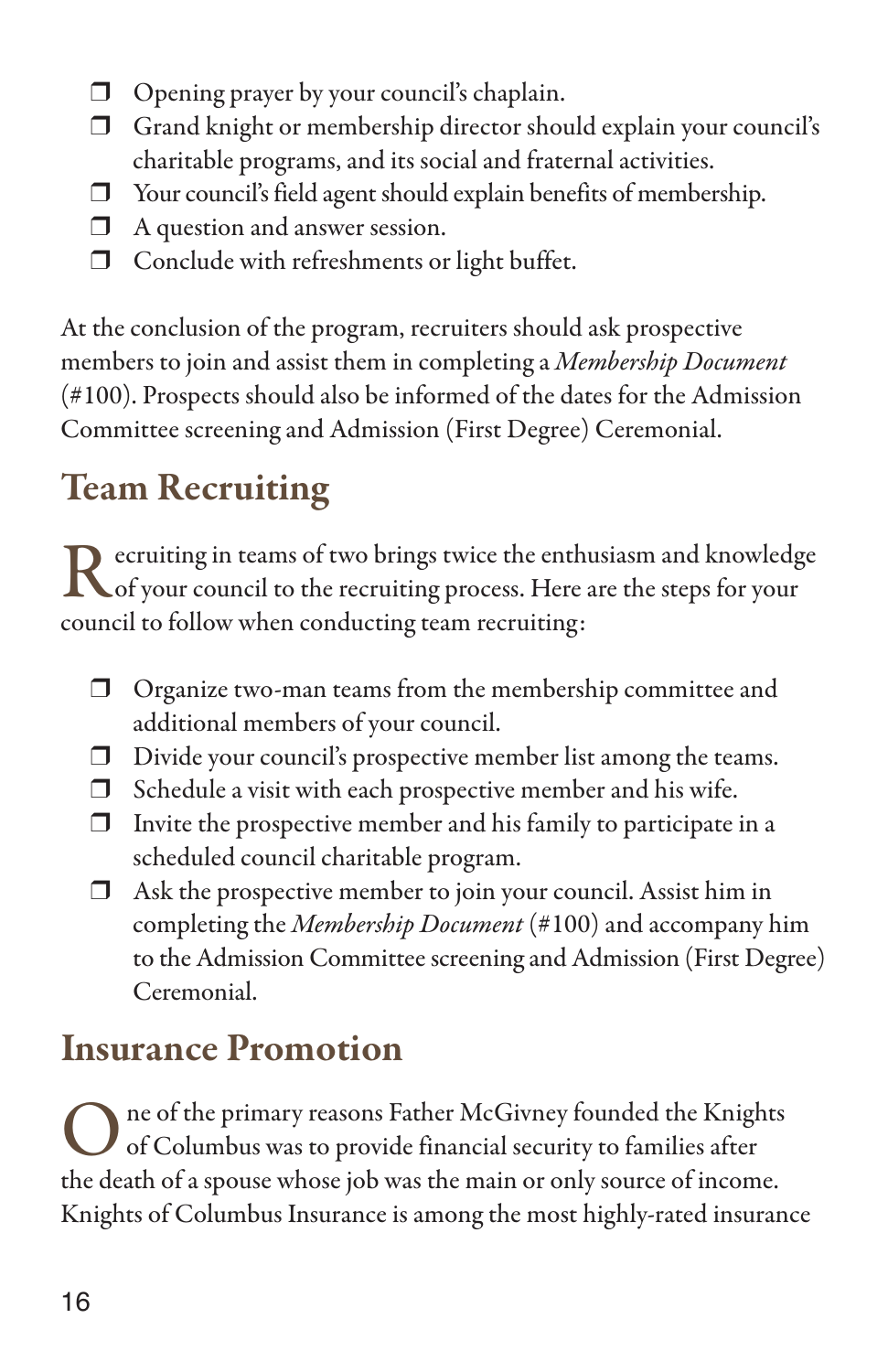companies in North America and continues to provide protection "by brother Knights and for brother Knights." Scheduling frequent fraternal benefits nights provides members with the opportunity to learn about Knights of Columbus Insurance products and to discuss their insurance needs with a field agent. This will also set your council on the path to earning the Founders' Award. Here are the steps for your council to follow for promoting Knights of Columbus Insurance products and hosting a fraternal benefits night:

- □ Send copies of all completed *Membership Documents* (#100) to your council's general agent immediately after the Admission (First Degree) Ceremonial.
- $\Box$  Invite your council's field agent to speak at all council meetings.
- $\Box$  Ask your council's field agent to write an article for your council's newsletter.
- $\Box$  Have your field agent appointed as Insurance Promotion Chairman by your council's grand knight.

To host a fraternal benefits night:

- $\Box$  At the request of the grand knight, your council's field agent should schedule and conduct the fraternal benefits night. The agent is in charge of this event.
- $\Box$  To enhance the educational experience of the evening, the agent may invite presenters such as accountants, lawyers or bankers to offer professional insight on the value of life insurance and annuities.
- $\Box$  Provide the meeting space.
- $\Box$  Plan activities for children during the presentations.
- $\Box$  Provide gifts or door prizes.
- $\Box$  Serve light refreshments.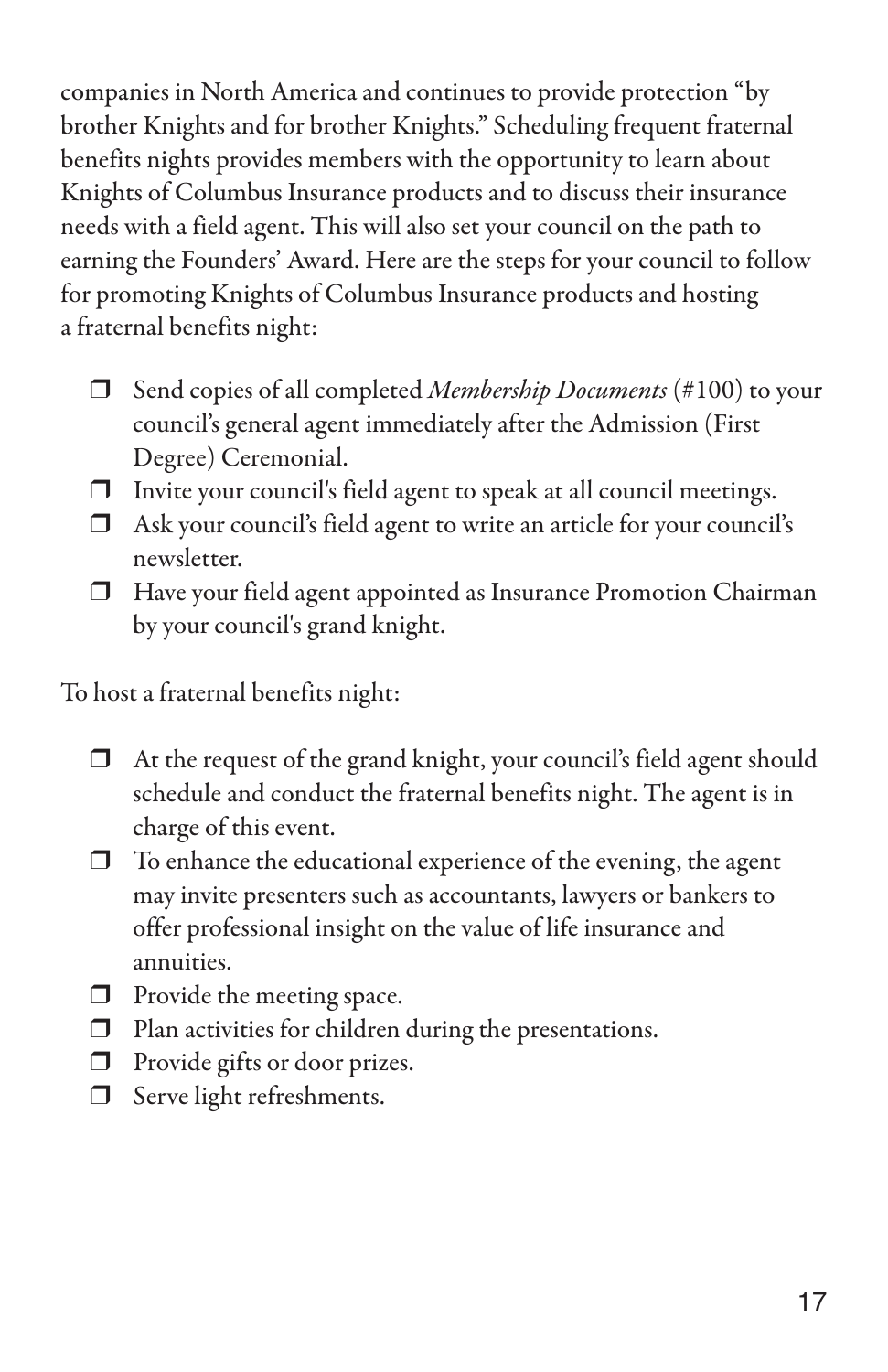### **Member Retention**

The task of member retention begins as soon as the Admission (First<br>Degree) Ceremonial is conferred upon a new member. From the start, new members should be encouraged to be active and to participate in the Formation (Second Degree) and Knighthood (Third Degree) Ceremonials. To inspire both new and current First Degree members, that have been inactive more than one year, to be active in your council, promote the Shining Armor Award.

To earn the Shining Armor Award, Knights must:

- $\Box$  Be involved in at least three council service programs.
- $\Box$  Attend at least three business meetings.
- $\Box$  Receive their Second and Third Degrees.
- $\Box$  Meet with your council's insurance representative.
- $\Box$  Recruit at least one new member.

Additional information on the Shining Armor Award can be found on the Knights of Columbus website, kofc.org.

Your council must ensure that each Knight has the ability to earn the Shining

Armor Award. Here are some steps to take to ensure your members succeed:

- $\Box$  Set the service program calendar early in the fraternal year and publicize it to the membership.
	- Regularly review service programs to determine if they were successful.

**Membership retention is every member's responsibility. Personal follow-up is the most productive form of retention.If you notice your friend, neighbor or co-worker is not as involved in your council as he once was, a phone call, handwritten note or personal visit is recommended.**

- <sup>l</sup> Send out a *Member/Prospect Interest Survey* (#1842) annually to determine the interests of your members.
- $\bullet$  Utilize the suggestions of members for new service programs or to improve current service programs.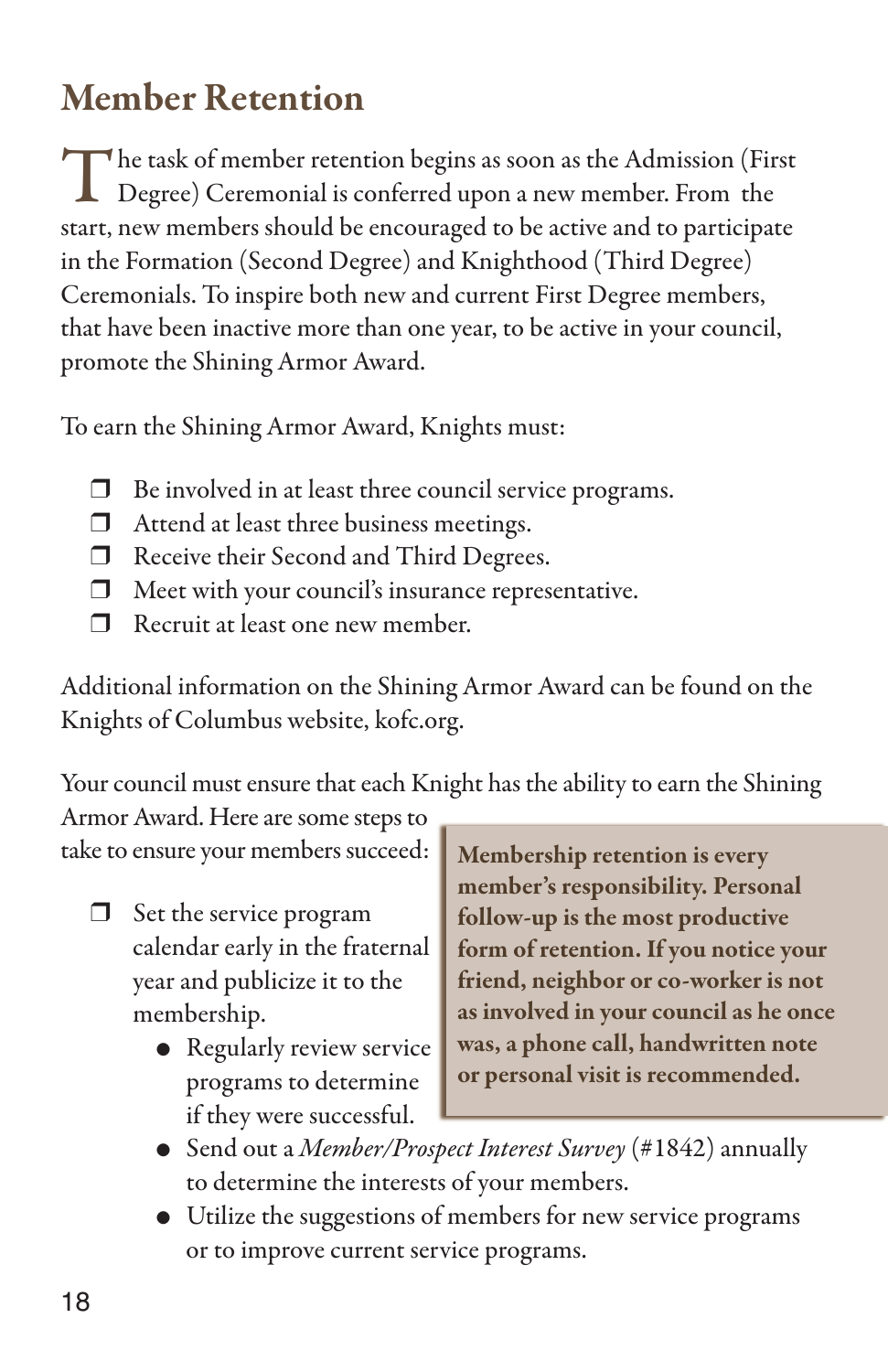- Ask different members to take leadership roles in service programs and your council.
- $\Box$  Make council meetings productive.
	- $\bullet$  Utilize members' time efficiently on meeting nights.
	- Present information in a clear and concise manner.
	- $\bullet$  Hold officer meetings to limit lengthy discussion in council meetings.
	- $\bullet$  Follow a meeting agenda.
- r Provide a schedule of Formation (Second Degree) and Knighthood (Third Degree) Ceremonials.
	- **•** Encourage First Degree members to advance to higher degrees.
	- $\bullet$  Council members of higher degrees should accompany members to the Formation (Second Degree) and Knighthood (Third Degree) Ceremonials.
	- $\bullet$  Ask members to take leadership roles in your council.
- $\Box$  Host fraternal benefits nights.
	- $\bullet$  Invite the field agent to council meetings and allow him to speak.
	- $\bullet$  Ask the field agent to contribute an article to your council's newsletter or Web page.
	- **•** Ensure that the financial secretary forwards *Membership Documents* (#100) to the general agent immediately after Admission (First Degree) Ceremonials.
- $\Box$  Schedule monthly Admission (First Degree) Ceremonials.

 $\Box$  Your council's financial secretary should provide your retention committee with a list of brother Knights in danger of being suspended. Contact these members and discuss their reasons for being inactive. Urge them to become active again in an upcoming charitable or fraternal activity.

**•** The Supreme Council has established the *Proper Billing Procedures Including Use of the* "*Notice of Intent to Suspend*"  $(#1845A)$ . Please be sure to follow these procedures in an effort to retain members in danger of being suspended.

Through implementing the points above, your council will keep all members involved and active.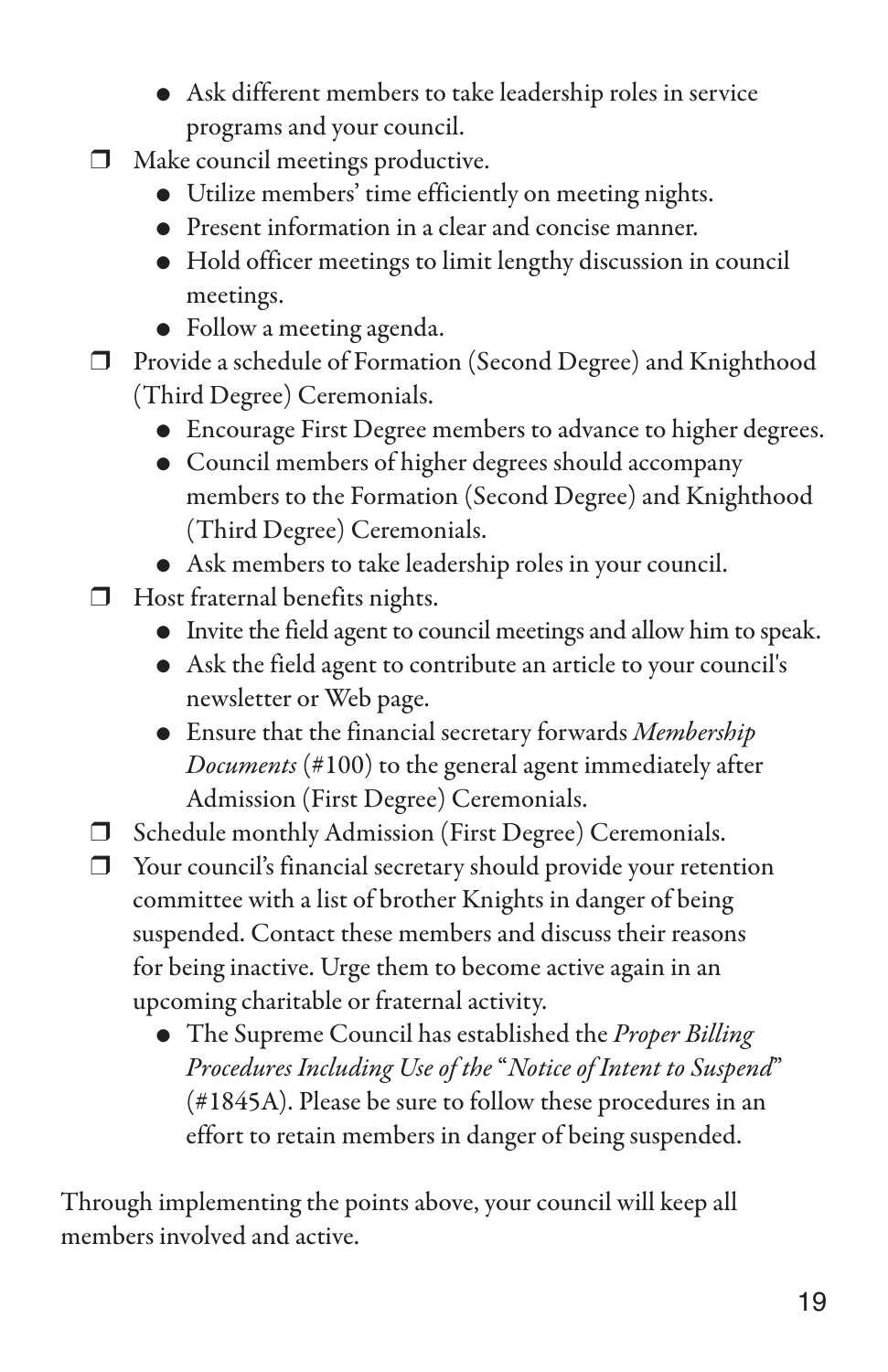For more information on membership recruitment and retention, visit the Knights of Columbus website, kofc.org, or the Knights of Columbus Fraternal Training Portal.

## **Appendix A**

#### **Star Council Award**

In order for your council to earn the Star Council Award, it must:

- $\Box$  Earn the Father McGivney Award for membership growth.
- $\Box$  Earn the Founders' Award for insurance growth.
- $\Box$  Earn the Columbian Award for well-rounded council programs.
- r Submit the *Columbian Award Application* (#SP-7).
- r Submit the *Service Program Personnel Report* (#365).
- r Submit the *Annual Survey of Fraternal Activity* (#1728).
- $\Box$  Remain current with assessments from the Supreme Council headquarters.

The Father McGivney Award recognizes excellence in membership growth. Each year, your council is assigned a membership quota from the Supreme Council. For the award, growth is considered to be net increase over losses through suspension or withdrawal. Deaths do not count against your quota, and transfers in or out of your council do not count for or against your quota. Your council quota can be found under the Membership tab in Officers Online, which is updated daily. Eligibility for the Father McGivney Award is automatically determined by the Supreme Council and there is no application.

The Founders' Award recognizes excellence in your council's promotion of our insurance products. Each year, your council is assigned an insurance quota from the Supreme Council. For the award, growth is considered to be net gain above losses through suspensions and withdrawals and transfers from insurance to associated membership. Deaths do not count against your quota, and transfers in or out of your council do not count for or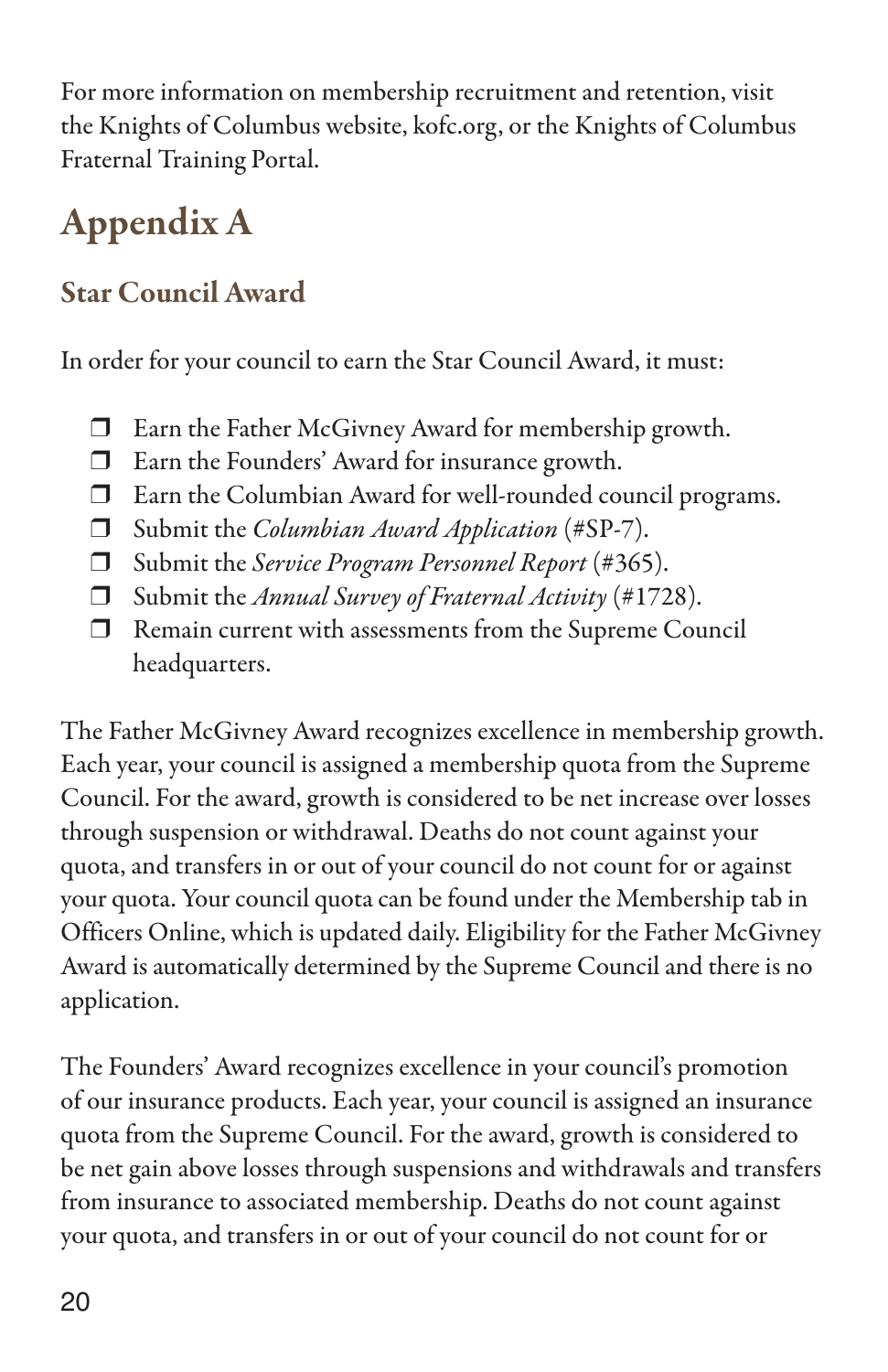against your quota. Your council quota can be found under the Membership tab in Officers Online, which is updated daily. There is no application for the Founders' Award, aseligibility is automatically determined by the Supreme Council.

The Columbian Award recognizes your council's charitable service activities and programs. In order to earn the Columbian Award, your council must complete at least four major programs or activities in each of the six "Surge... with Service" program categories (Church, Community, Council, Culture of Life, Family and Youth).

As an alternative, the Supreme Council has designated select programs as "Featured Programs" in each of the Service Program categories. When your council successfully conducts a Featured Program, it automatically fulfills all four activity requirements for that Service Program category.

To be eligible for this award, two forms must be submitted and accepted:

- r *Service Program Personnel Report* (#365), due Aug. 1.
- □ *Columbian Award Application* (#SP-7), due June 30.

# **Appendix B**

#### **Certified Council Ceremonial Team**

Your grand knight is directly responsible for the formation or continuation of your council's First Degree Ceremonial team. When your council has its own team, it has greater opportunities to welcome more members into your council.

A First Degree Ceremonial team can be formed with four members and your council's financial secretary. Your council chair officers may assume team roles, but the opportunity to do so should be open to all members of your council.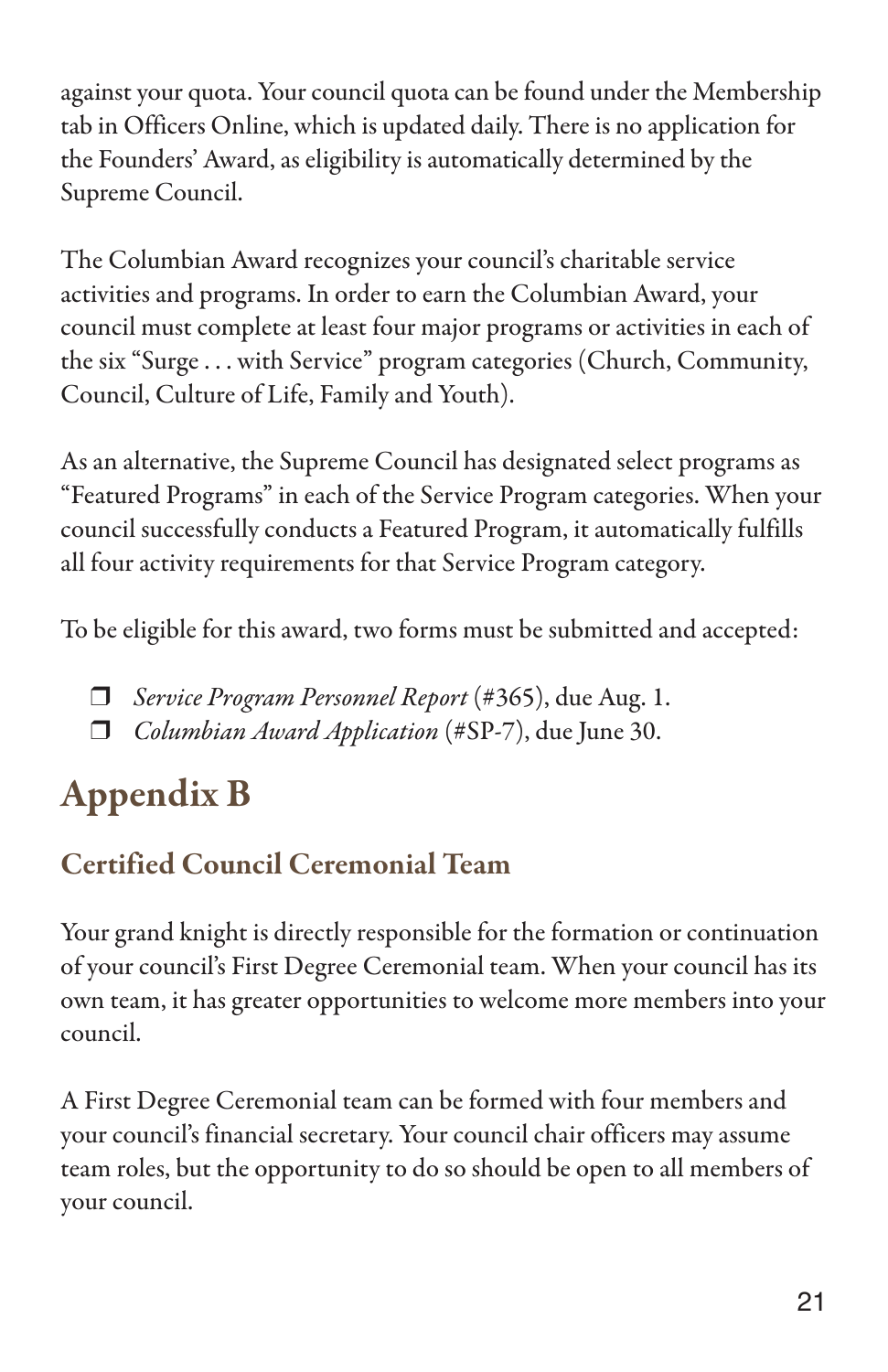Although the Admission (First Degree) Ceremonial may be conducted by reading the parts, it is preferred that your team memorizes the necessary text. Once team members have memorized their parts and are able to deliver the Admission (First Degree) Ceremonial in an inspiring manner, they should be fully certified (along with backup members) by the district deputy.

#### **First Degree Ceremonial Guidelines**

- r Thefinancial secretary or grand knight must order *Candidates Kits*  $($ #531) by logging into the Officers Online section of the Knights of Columbus website and clicking the link to KnightsGear. Each candidate kit consists of a rosary, a prayer card, a blank membership card, a *Knights of Columbus pin* (#PG-107), a copy of the booklet *These Men They Call Knights* (#937) and information on the Shining Armor Award.
- $\Box$  The grand knight is in charge of this degree, which may be conferred prior to, during, following or separately from a regular council meeting. The degree team officers need not be current chair officers. Degree team officers may wear the Supreme Council Ceremonial baldric over a dark-colored business suit with the council jewel of office. Ceremonial baldrics are available from the following official fraternal suppliers: Lynch and Kelly, Inc.; Les Entreprises Roger Sauvé; and The English Company.
- $\Box$  Reading degree parts is allowed, as is the use of the Narration CD and the *First Degree Video Production*. However, memorization is the preferred method of delivery. A team may exemplify a degree before being certified by the district deputy. When team members are ready for certification, the grand knight should request the district deputy to certify them on a mutually agreed date and time.
- $\Box$  The financial secretary and the warden should be the custodians of the books, CD and DVD. The warden should have the council chamber arranged as shown on Diagram A, page 6, in the *First Degree Ceremonial Book* (#2080).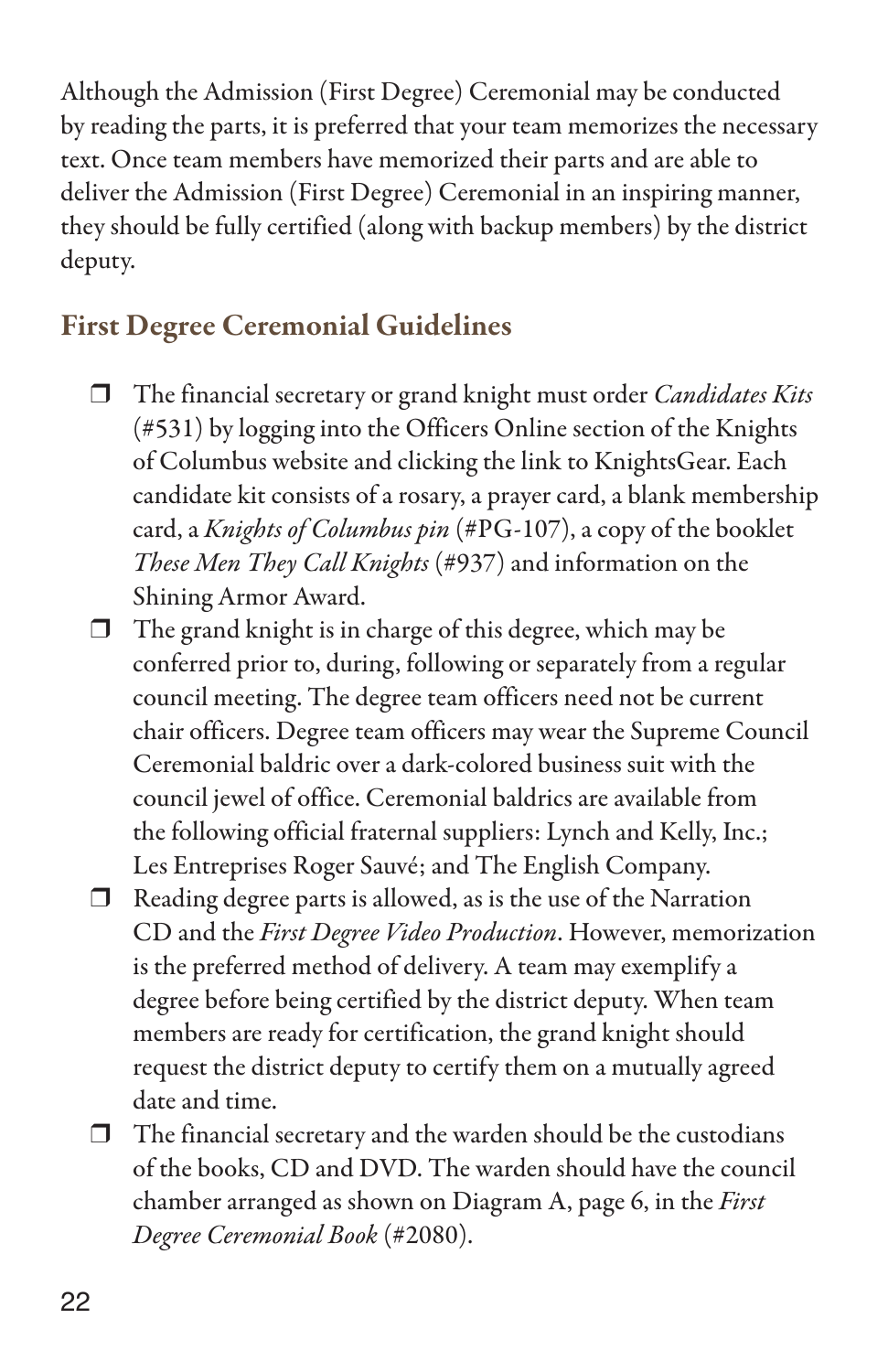$\Box$  Your council should host an Admission (First Degree) Ceremonial on a monthly basis. A candidate need not travel far or wait extended periods of time to join your council. If your council's ceremonial team is not available or thecandidate has a conflict with the date/time of the scheduled ceremonial, use the First Degree Video Production to advance the candidate.

## **Appendix C**

#### **Qualifications for Membership**

The qualifications for membership in the Knights of Columbus are contained in Section 101 of the Laws of the Order. They are as follows: "Only practical Catholics in union with the Holy See shall be eligible to and entitled to continue membership in the Order. An applicant for membership shall not be less than 18 years of age on his last birthday."

#### **There are no other qualifications.**

**Practical Catholic** — Guidelines have been established to assist the

Admission Committee in determining the practical Catholicity of an applicant or member. The main components of the requirement may be described as follows:

 $\Box$  A practical Catholic accepts the teaching authority of the Catholic Church on matters of faith and morals, aspires to live in accordance

**If questions regarding the practical Catholicity of an applicant or member arise, the pastor of the applicant or member should be consulted before any action is taken.**

with the precepts of the Catholic Church, and is in good standing in the Catholic Church.

 $\Box$  A practical Catholic strives to have a greater knowledge of the teaching of Christ and his Church, and to accept, respect and defend the Church's authority (vested in the supreme pontiff, and the hierarchy and clergy united with him) to teach, govern and sanctify the faithful.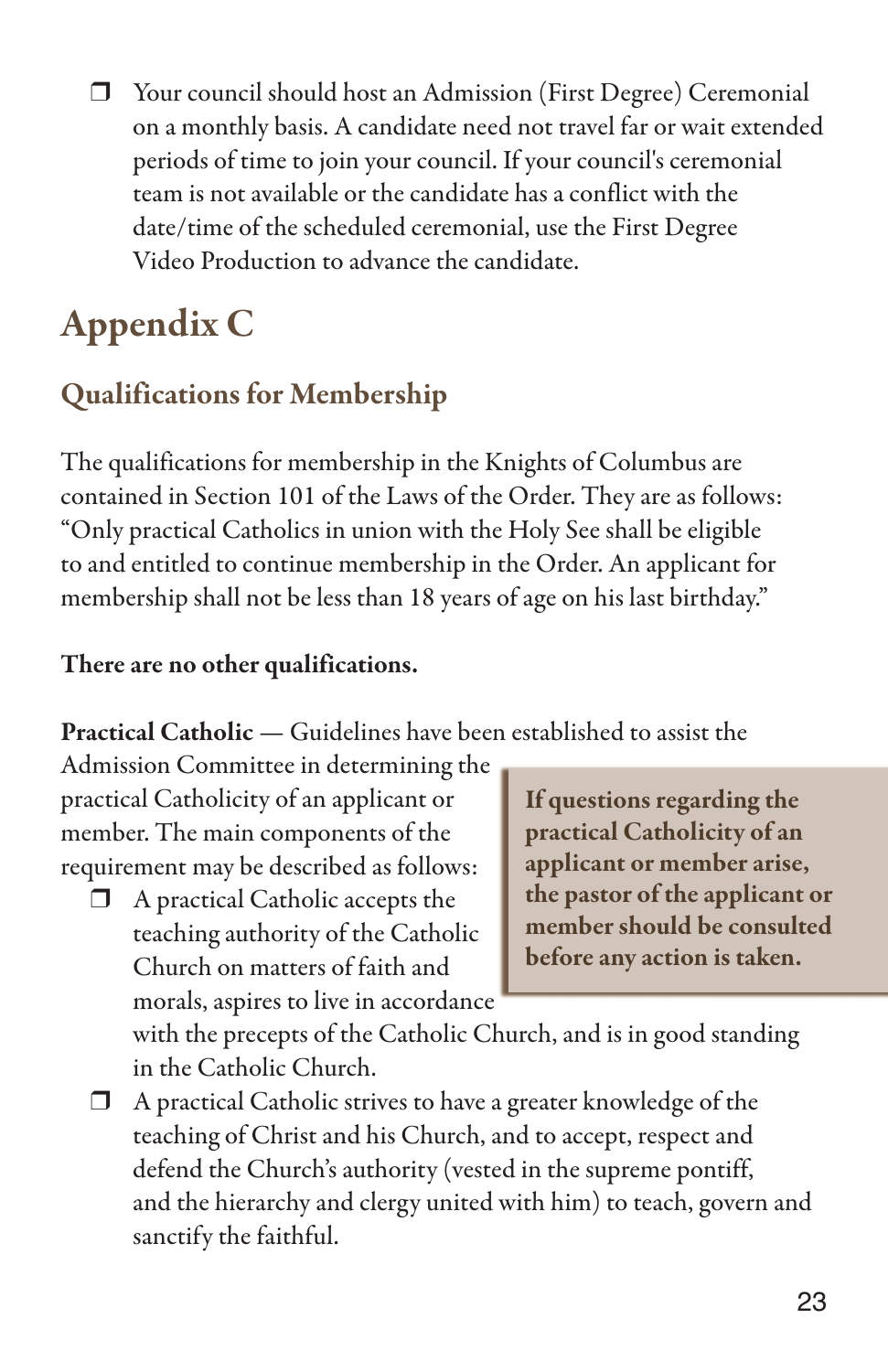$\Box$  A practical Catholic gives material and moral support to the Church and her works on all levels, promoting the programs of the parish and diocese and coming to the aid of the missions, the needy and the underprivileged; supports and advances the just causes of minority groups; endeavors to eliminate unjust discrimination, prejudice, etc.; and supports the Church in her defense of marriage and family life.

## **Appendix D**

#### **Standing Council Committees**

**Admission Committee** — Ensures that the applicant understands the Order and that the council understands what the candidate expects from his membership.

A properly functioning Admission Committee:

- $\Box$  Is comprised of seven members who are appointed by the grand knight. The chancellor is recommended to serve on this committee.
- $\Box$  Requests the candidates to complete the *Member/Prospect Interest Survey* (#1842).
- r Forwards the *Admission Committee Report* (#283) to the grand knight. The report is read at a council meeting and followed by candidate balloting.
- $\Box$  Informs the candidates of the date for the next Admission (First Degree) Ceremonial.
- $\Box$  Asks new members, after First Degree Ceremonial, to consider joining in the committees and activities that match their interests.

**Recruitment Committee** — Constantly keeps a fresh list of potential candidates for membership in your council.

A properly functioning recruitment committee:

- $\Box$  Is comprised of three or more members appointed by the grand knight in collaboration with the membership director.
- $\Box$  Identifies and schedules recruitment drives, which should include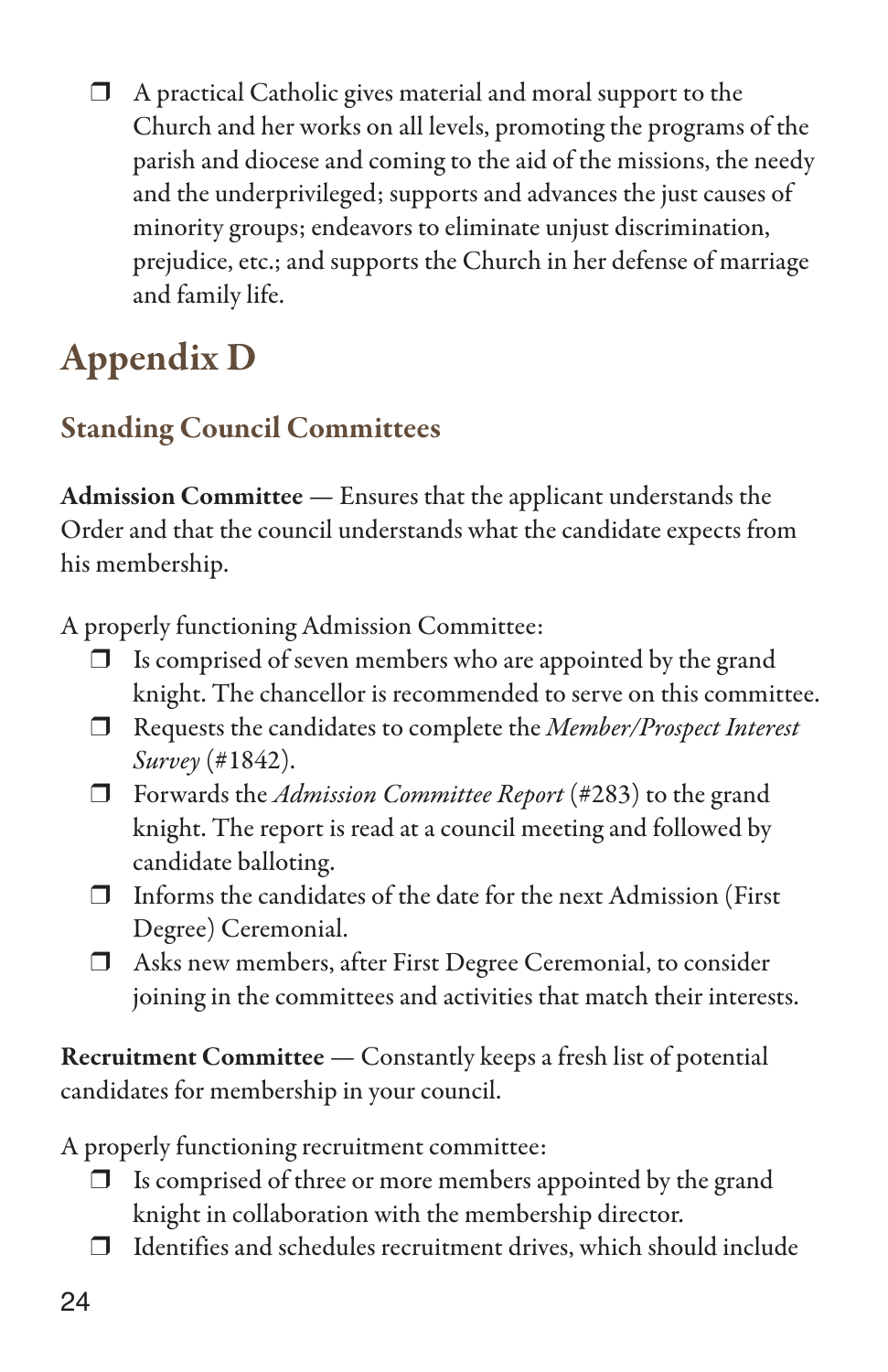Church recruitment drives, open houses and team recruiting initiatives.

**Retention Committee** — Keeps the members of your council interested and participating in council activities.

A properly functioning retention committee:

- $\Box$  Is comprised of the deputy grand knight, council trustees and any other members who are appointed by the grand knight.
- $\Box$  Recognizes each member's accomplishments.
- $\Box$  Ensures new members are introduced to the council membership and made to feel welcome.
- $\Box$  Communicates with members to remind them of meetings and activities.

## **Appendix E — Sample Announcements**

#### **Sample Pulpit Announcement**

It is my pleasureto introduceto you members of \_\_\_ (council name) \_\_\_\_\_\_\_ of the Knights of Columbus. You may already know some of the Knights from our council here or from some of our 15,000 councils worldwide. The nearly 2 million members of the Knights of Columbus form the largest Catholic fraternal group in existence. As Knights, we serve our parish and community while working each day to create a better world through charity. If you are looking to live out your faith in the spirit of charity by helping others, our Knights of Columbus council welcomes you to join them.

Knights and their families have the opportunity to become involved in our council's charitable, faith-based and social programs.

Over the past decade, men like you have enabled the charitable donations of the Knights of Columbus to reach more than \$1.5 billion dollars, and individual Knights have donated more than 690 million volunteer hours to charity.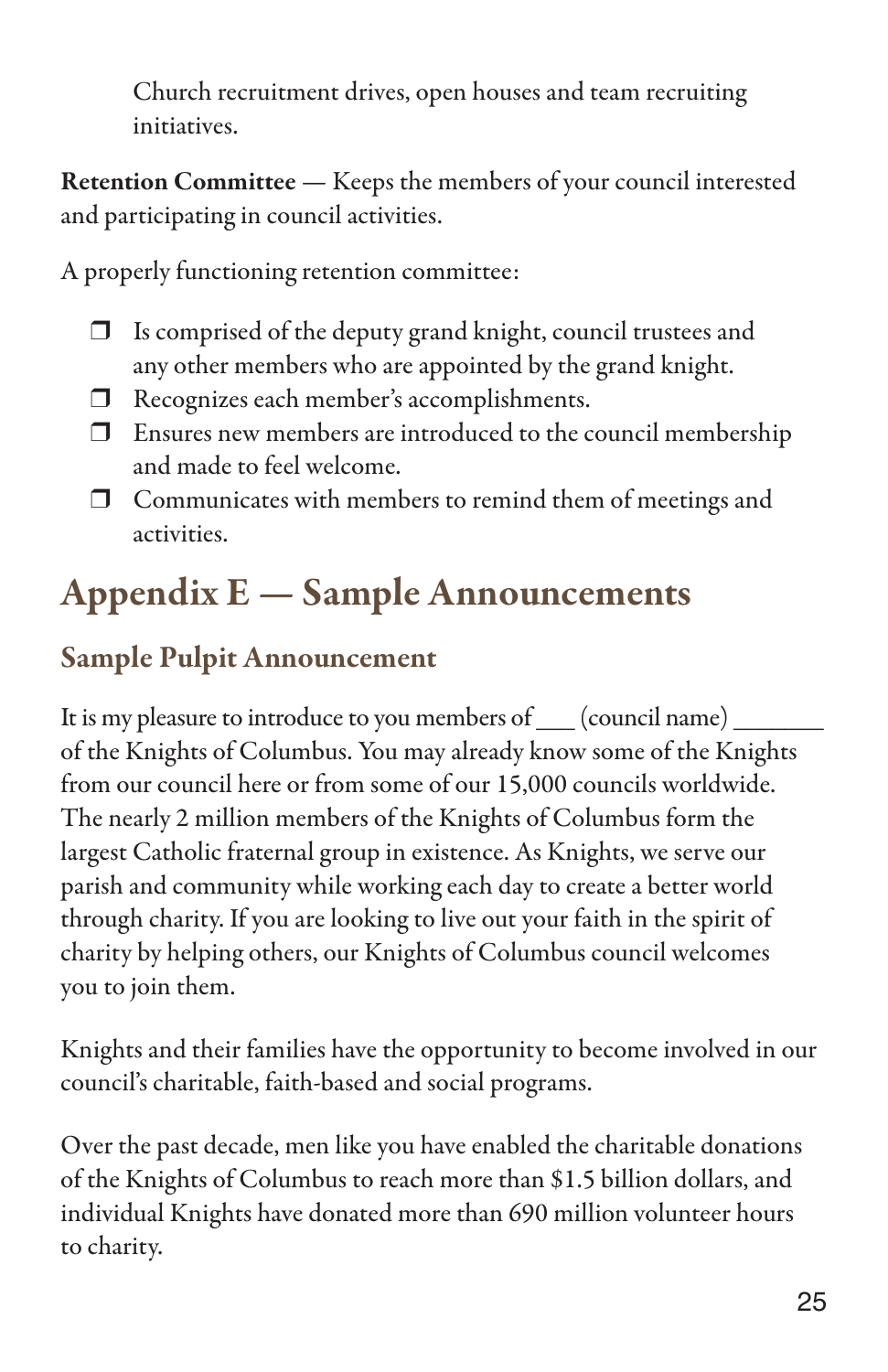Since its founding in 1882 by the Venerable Servant of God Father Michael McGivney, the first principle of the Order has been charity. Our council and those around the world actively assist the Church and our neighbors in need.

We were also founded to protect the livelihood of Catholic families, and that commitment means we continue to provide our members and their families with top quality life insurance and annuity products. No life insurer in North America has a higher rating than the Knights of Columbus.

Today, we would like to offer you the opportunity to join us in our work for God and neighbor. Our council has undertaken many activities that benefit our parish, such as: (list council activities).

As a member of our council, you will strengthen your faith and become a better Catholic, husband and father. Through your support of our parish and community, you will form friendships with fellow Knights that can last a lifetime.

As much good as our council has done over the past year, we could do even more with your help. We invite you to join our council today and help us be the difference in our parish and community.

#### **Sample Bulletin Announcement**

If you're interested in helping those in need, serving our parish, growing in faith or obtaining exclusive access to top-rated insurance protection for your family, then the Knights of Columbus is the organization for you.

\_\_\_\_ (Council Name) \_\_\_\_ willconduct a membership drive aftereach Mass on \_\_\_ (Insert Dates) \_\_\_\_\_. Please consider joining our council. For more information, visit kofc.org , \_\_ (Council web address) \_\_\_ or contact \_\_\_ (Insert Membership Director Name) \_\_\_ at \_\_\_ (Insertemail address or telephone number) \_\_\_.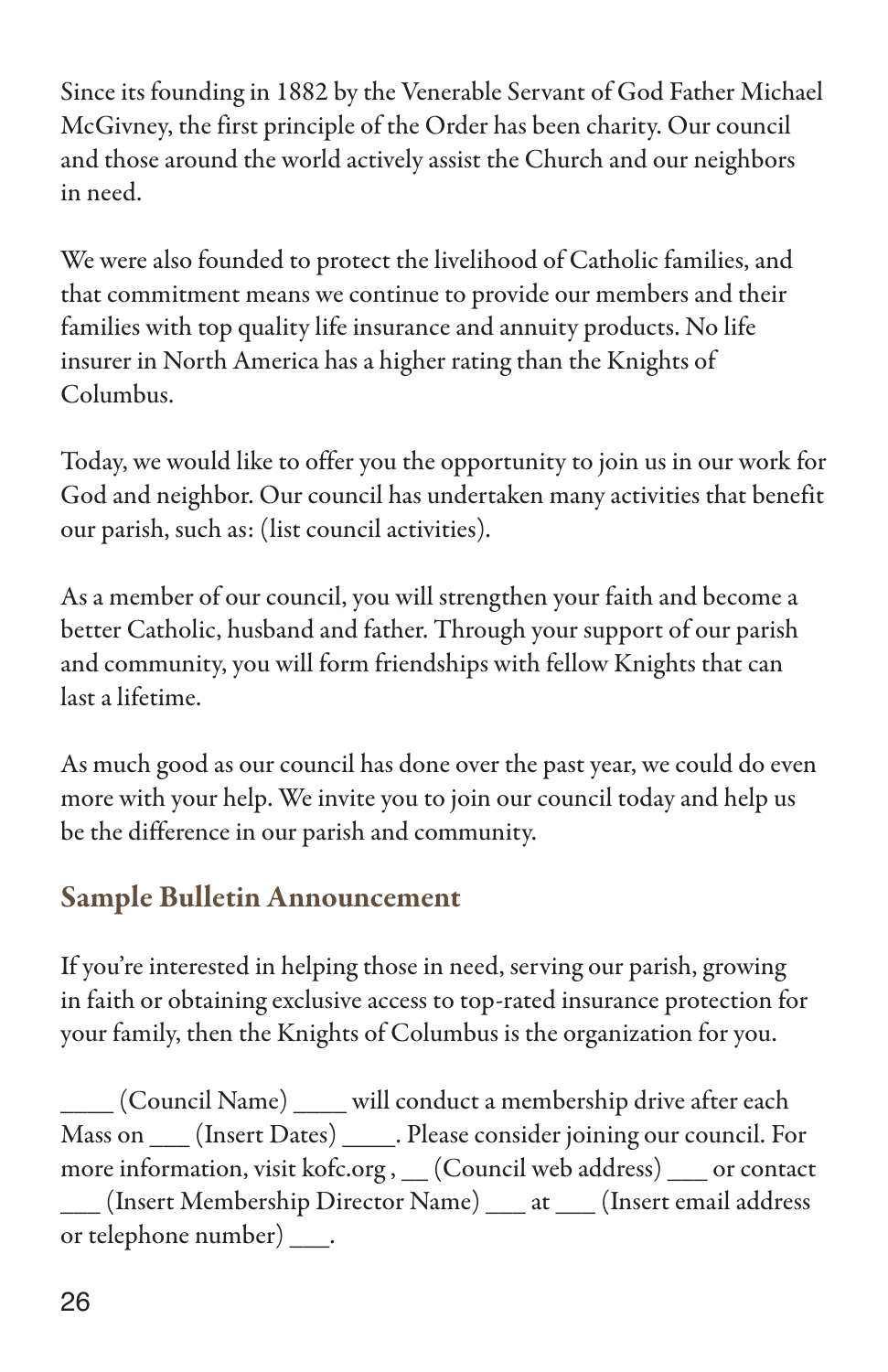#### **Sample Endorsement From Priests**

I'd like to take a moment to encourage the men of our parish to consider joining \_\_\_\_ (Name of Council and Number) \_\_\_\_\_ of the Knights of Columbus, here in our parish. Membership in this Catholic fraternal organization will give you the opportunity to strengthen our parish and give back to our community; exclusive access to a top-rated insurance program to protect your family; and the ability to grow in your faith. These are just some of the reasons to join our council here in \_\_\_\_ (Name of Parish) \_\_\_.

Following Mass there will be members of \_\_\_\_\_ (Council Name) \_\_\_\_\_ at the church exits. Please take the time to speak with them, learn more about this wonderful organization and become a member.